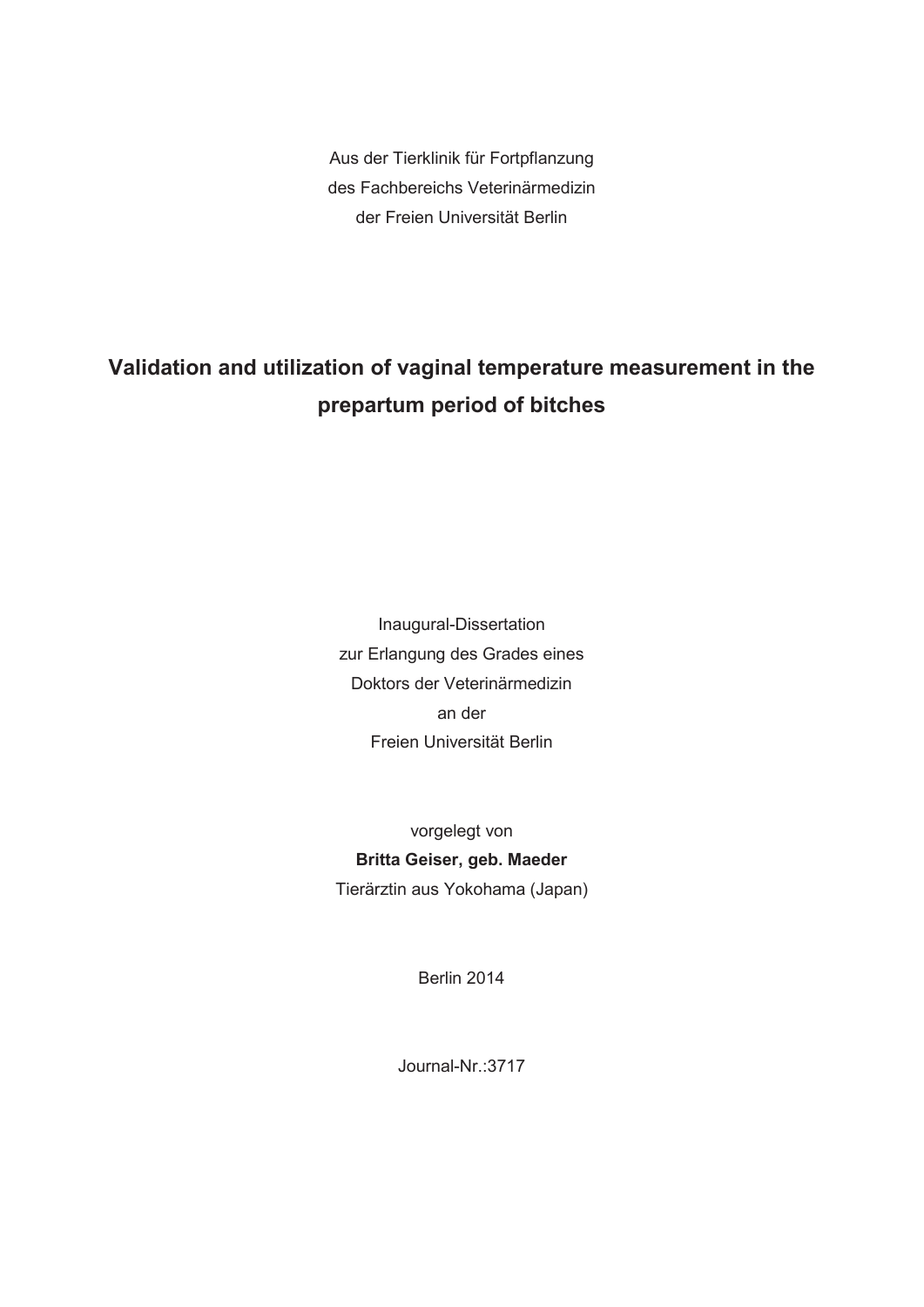Gedruckt mit Genehmigung des Fachbereichs Veterinärmedizin der Freien Universität Berlin

| Dekan:                    | Univ.-Prof. Dr. Jürgen Zentek      |
|---------------------------|------------------------------------|
| Erster Gutachter:         | Univ.-Prof. Dr. Wolfgang Heuwieser |
| Zweiter Gutachter:        | Prof. Dr. Heike Tönardt            |
| <b>Dritter Gutachter:</b> | Prof. Dr. Axel Wehrend             |

Deskriptoren (nach CAB-Thesaurus): bitches, body temperature, reproduction, pregnancy, vaginal smears, clinical trials

Tag der Promotion: 17.11.2014

Bibliografische Information der Deutschen Nationalbibliothek Die Deutsche Nationalbibliothek verzeichnet diese Publikation in der Deutschen Nationalbibliografie; detaillierte bibliografische Daten sind im Internet über <http://dnb.ddb.de> abrufbar.

ISBN: 978-3-86387-572-5 **Zugl.: Berlin, Freie Univ., Diss., 2014**  Dissertation, Freie Universität Berlin **D 188** 

Dieses Werk ist urheberrechtlich geschützt.

Alle Rechte, auch die der Übersetzung, des Nachdruckes und der Vervielfältigung des Buches, oder Teilen daraus, vorbehalten. Kein Teil des Werkes darf ohne schriftliche Genehmigung des Verlages in irgendeiner Form reproduziert oder unter Verwendung elektronischer Systeme verarbeitet, vervielfältigt oder verbreitet werden.

Die Wiedergabe von Gebrauchsnamen, Warenbezeichnungen, usw. in diesem Werk berechtigt auch ohne besondere Kennzeichnung nicht zu der Annahme, dass solche Namen im Sinne der Warenzeichen- und Markenschutz-Gesetzgebung als frei zu betrachten wären und daher von jedermann benutzt werden dürfen.

This document is protected by copyright law. No part of this document may be reproduced in any form by any means without prior written authorization of the publisher.

Alle Rechte vorbehalten | all rights reserved © Mensch und Buch Verlag 2015 Choriner Str. 85 - 10119 Berlin verlag@menschundbuch.de – www.menschundbuch.de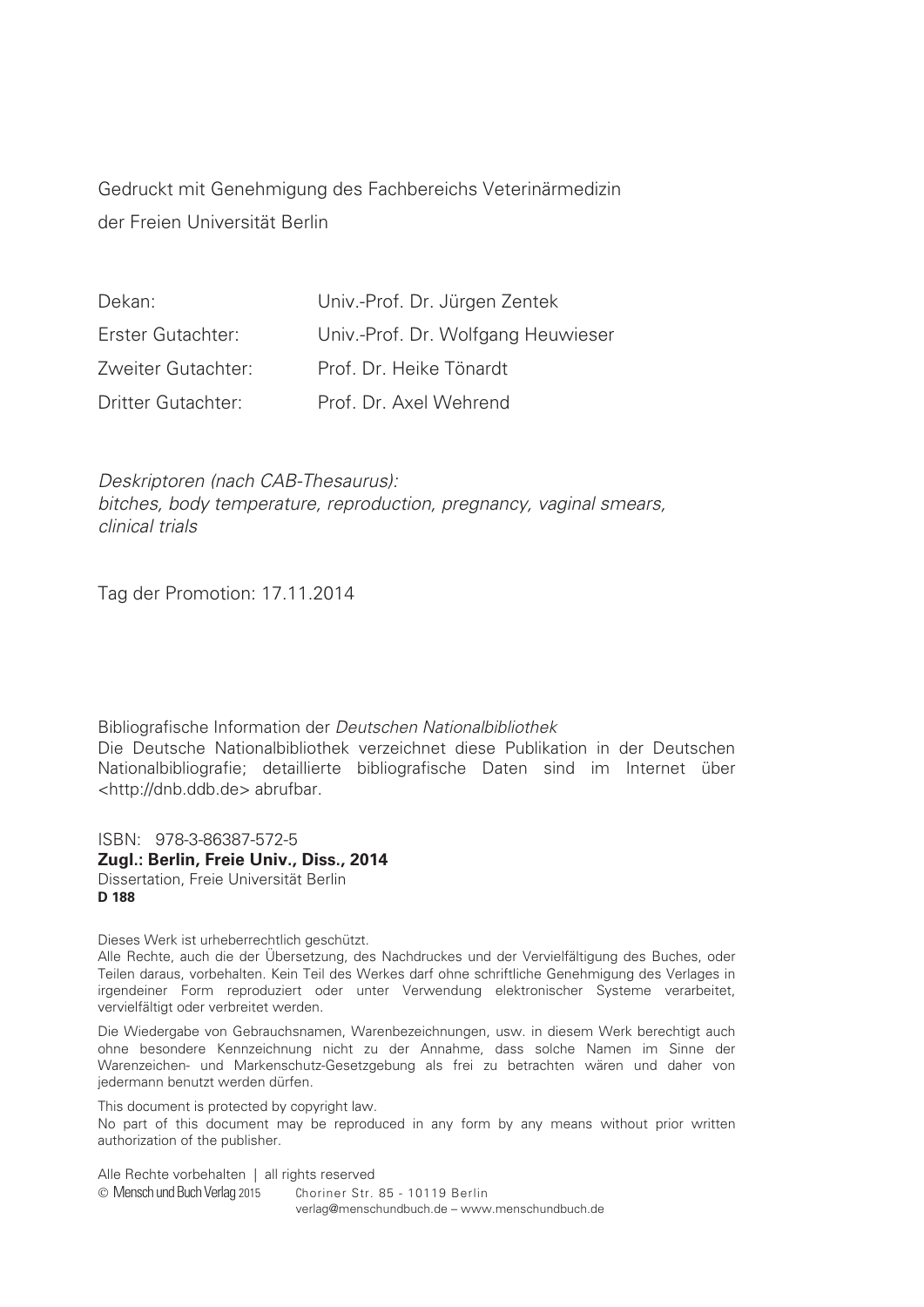# **TABLE OF CONTENTS**

| 1. INTRODUCTION                                                   | 1  |
|-------------------------------------------------------------------|----|
| 2. RESEARCH PAPERS                                                | 4  |
| 2.1 Application of vaginal temperature measurement in bitches     | 4  |
| 2.2 Prediction of parturition in bitches utilizing continuous     |    |
| vaginal temperature measurement                                   | 14 |
| 2.3 Geburtsstörungen beim Hund (Dystocia management of the bitch) | 34 |
|                                                                   |    |
| 3. DISCUSSION                                                     | 44 |
| <b>4. SUMMARY</b>                                                 | 46 |
|                                                                   |    |
| 5. ZUSAMMENFASSUNG                                                | 48 |
| 6. REFERENCES FOR INTRODUCTION AND DISCUSSION                     | 50 |
|                                                                   |    |
| 7. PUBLICATIONS                                                   | 52 |
| 8. ACKNOWLEDGEMENTS                                               | 54 |
|                                                                   |    |
| 9. DECLARATION OF INDEPENDENCE                                    | 55 |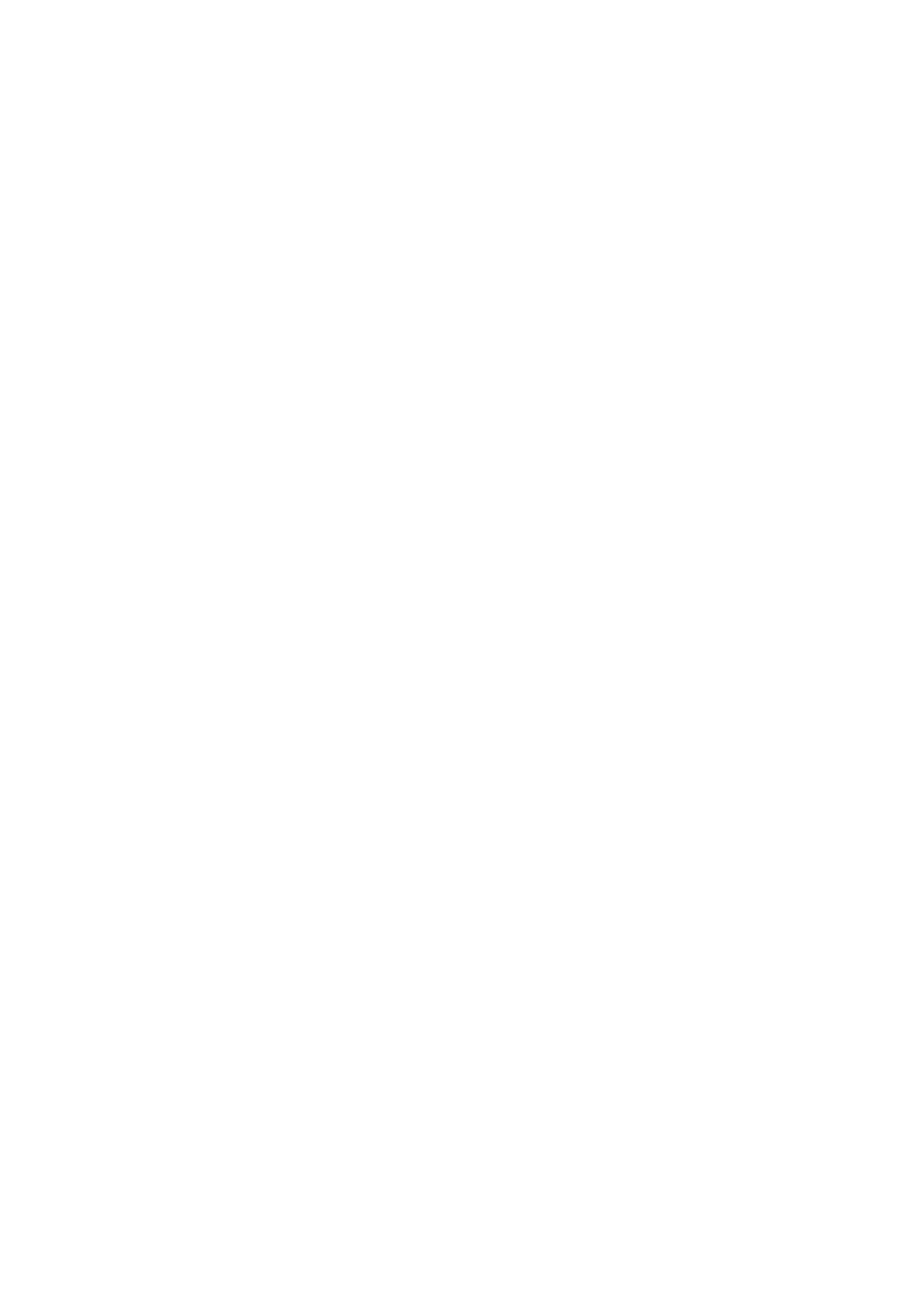# **Meinem Mann & meinen Eltern**

"The most exciting phrase to hear in science, the one that heralds new discoveries, is not 'Eureka!' but 'That's funny...`"

(Isaac Asimov)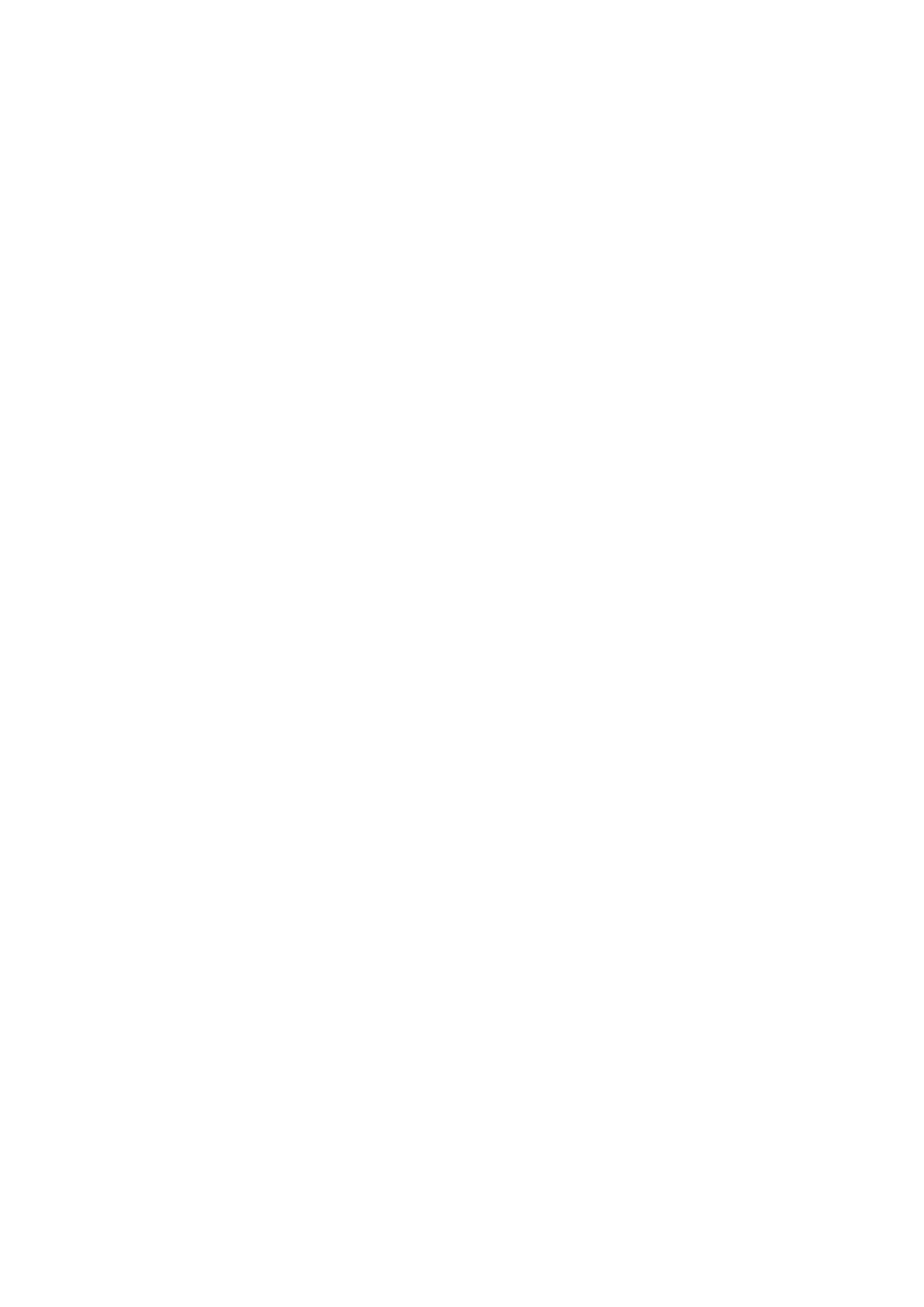#### **1 INTRODUCTION**

Prediction of parturition of pregnant female dogs is advantageous in regard to a timely preparation of a whelping box and an adequate observation of the bitch to detect possible signs of dystocia. The parturition of a bitch can present itself to be an emotionally challenging situation and is often strongly anticipated by the owner (Arlt and Geiser, 2013). When attempting to determine parturition date in bitches veterinary practitioners and breeders are often faced with difficulties due to lacking information such as ovulation date, multiple mating's and variable pregnancy durations (Eilts et al., 2005; Luvoni and Beccaglia, 2006).

One of several parameters addressing signs of parturition (i.e. relaxation of abdominal muscles, restless behaviour or appetite reduction) in dogs is a marked drop in body temperature approximately 24 h before whelping (Long et al., 1978; Johnston et al., 2001; Verstegen-Onclin and Verstegen, 2008; England, 2010; Linde-Forsberg, 2010). The most traditional site for obtaining body temperature in dogs is via rectal thermometry (Goodwin, 1998). Further advancement in technology allows its implementation to novel approaches for obtaining body temperature data. To improve the prediction of the onset of parturition breeders are advised to measure rectal temperature (Kim et al., 2007; Johnson, 2008). This recommendation is based on older studies which detected a temperature drop by relying on rectal measurements taken twice daily or more (Concannon et al., 1977; Long et al., 1978; Tsutsui and Murata, 1982). However, some bitches fail to demonstrate a temperature decrease around the time of parturition (Veronesi et al., 2002) which questions the validity of this recommendation (Luvoni and Beccaglia, 2006). Currently only theories are available as to why temperature decreases around the time of parturition in bitches and can possibly be attributed to changes in hormone levels. Concannon et al. (1977) hypothesized that the prepartum hypothermia is most likely a response to decreasing plasma progesterone levels by approximately 12 h. The authors speculated that this event may represent the inability of thermoregulatory mechanisms to compensate for the rapid removal of the thermogenic effects of progesterone. However, no correlation between body temperature and circulating plasma progesterone, cortisol and prostaglandin F2α was found during parturition in the bitch (Veronesi et al., 2002). The authors suggest that the mechanism of the temperature drop is most likely multifactorial, very complex and that progesterone could play only a partial role. Until now, there is no sound scientific evidence concerning the mechanisms that cause a decrease in temperature before parturition.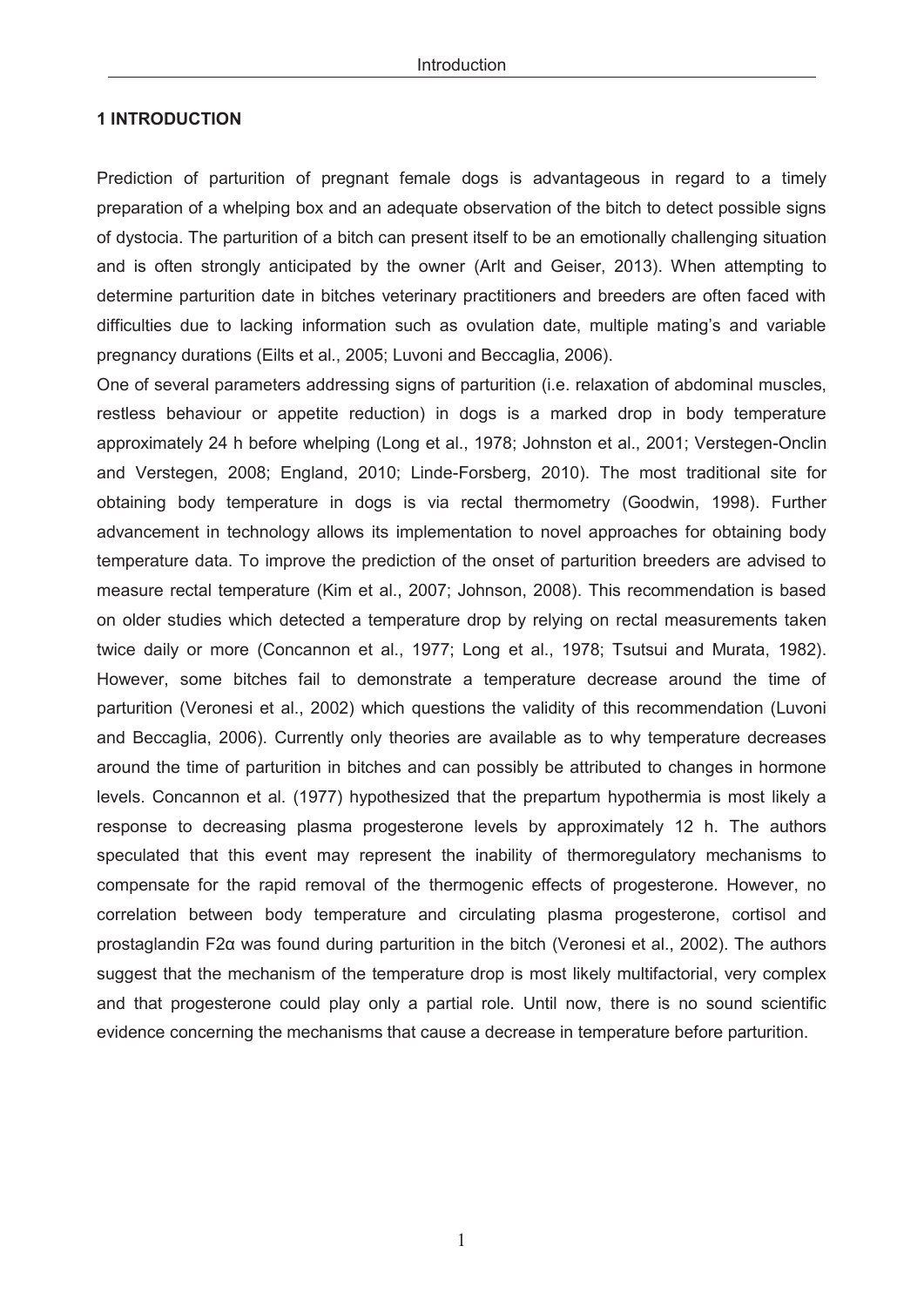The overall objective of this study was to develop a method to obtain continuous body temperature data in bitches and to focus on analysing temperatures before parturition. Specifically, I set out to acquire frequent body temperature values without causing potential bias due to handling the dogs during the measurement process.

#### **1.1 Development of a new method of body temperature sampling in bitches**

 In advance of the clinical use, validation procedures are necessary to establish efficiency and accuracy of new methods (Watson and Petrie, 2010). To evaluate the accuracy of temperature measurements as well as the applicability and feasibility of the chosen temperature loggers the first study consisted of an in vitro and an in vivo experiment. The accuracy of the temperature loggers were analysed in vitro in a water bath by comparing its values to a calibrated liquid-in-glass thermometer as a gold standard. Following this procedure an in vivo experiment was performed by placing the loggers into the vagina of five bitches to compare their values to rectal temperature measurements.

The results of this study are published in the journal of Reproduction in Domestic Animals (Impact factor in 2012: 1.392):

B. Maeder, S. Arlt, O. Burfeind and W. Heuwieser. (2012):

Application of vaginal temperature measurement in bitches. Reprod Domest Anim. 2012 Dec;47 Suppl 6:359-361.

#### **1.2 Implementation of vaginal temperature measurement to predict parturition in bitches**

After establishing agreement between rectal and vaginal temperatures the temperature logger was inserted into the vagina of bitches during their late stage of pregnancy. Due to this, non-invasive continuous measurement method in bitches a larger amount of temperature data collection per dog could be obtained than was previously possible. This allowed calculation of sensitivity and specificity of a temperature decline to predict parturition in bitches. Additionally, for a more applicable clinical approach simulation of measuring temperature only once or twice daily were analysed for sensitivity and specificity for the prediction of parturition.

 The results of this study are published in the Journal of Reproduction in Domestic Animals (Impact factor in 2013: 1.392):

B. Geiser, O. Burfeind, W. Heuwieser and S. Arlt. (2013): Prediction of parturition in bitches utilizing continuous vaginal temperature measurement. Reprod Domest Anim. 2014 Feb;49:109- 114.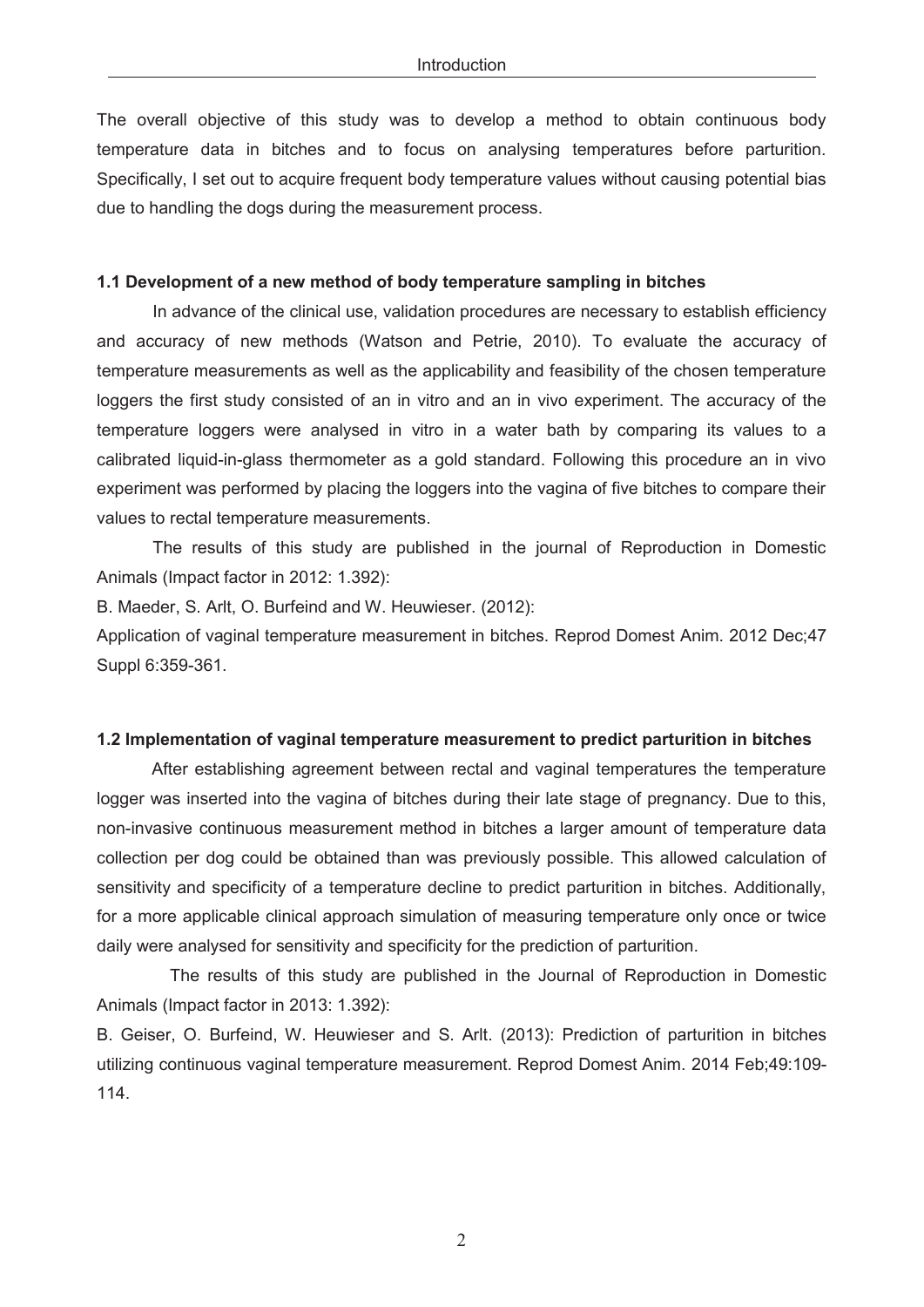## **1.3 Dystocia guideline for practitioners**

 These research results have proved to be of clinical relevance for practitioners when assessing dogs in regard to dystocia. The results of the second study have therefore been published in a third article covering the broad spectrum of dystocia in bitches in the German journal of Kleintiermedizin to allow access of this science-based information by canine practitioners:

S. Arlt and B. Geiser. (2013): Geburtsstörungen beim Hund. Kleintiermedizin. 2013. 13:110-115.

The three papers are presented in the format outlined in the guide for authors of the respective journal.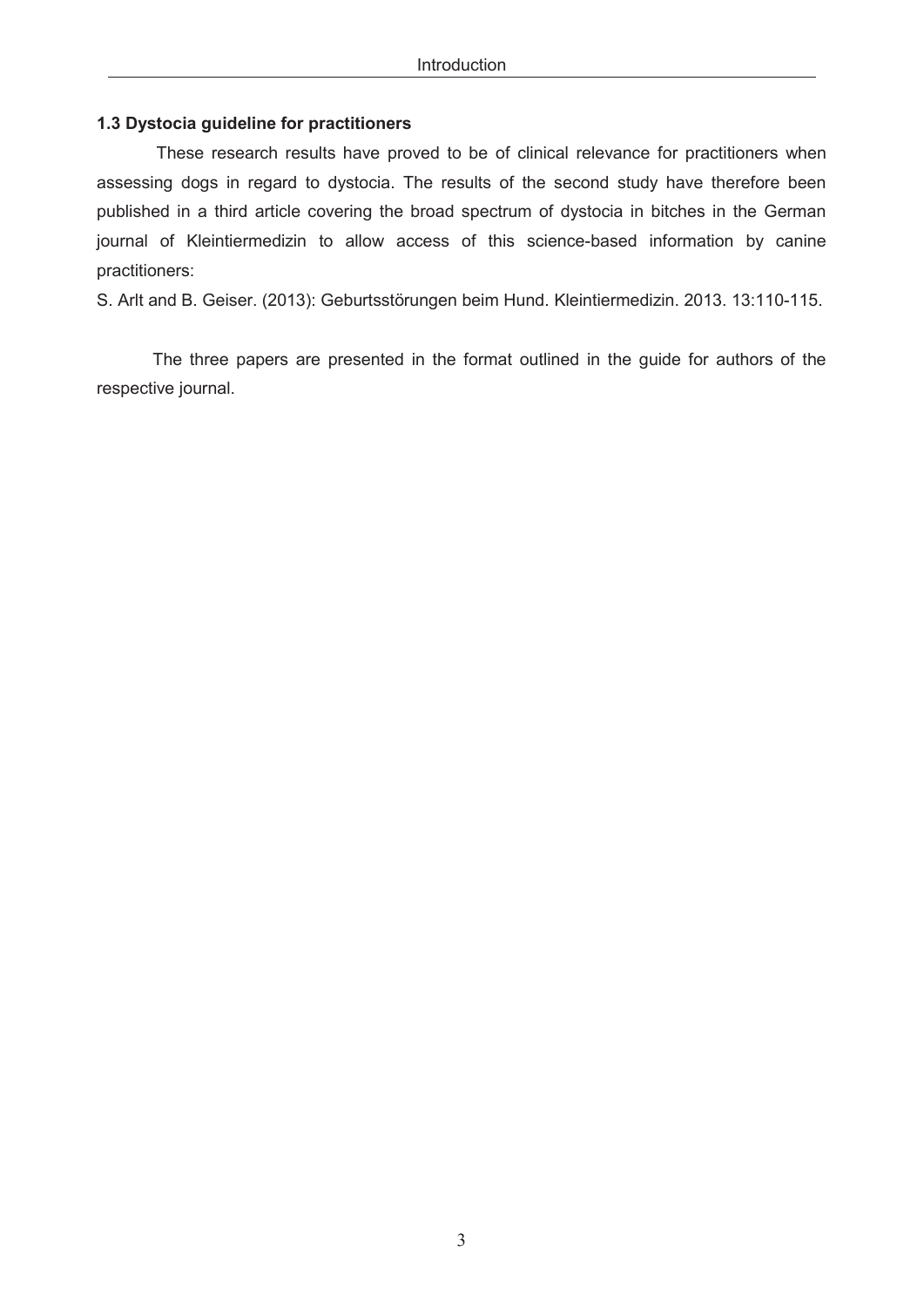# **2 RESEARCH PAPERS**

## **2.1 Application of vaginal temperature measurement in bitches**

B Maeder, S Arlt, O Burfeind and W Heuwieser. Reprod Domest Anim. 2012 Dec;47 Suppl 6:359-361.

## **Application of vaginal temperature measurement in bitches**

## **B Maeder, S Arlt, O Burfeind and W Heuwieser\***

Clinic for Animal Reproduction, Faculty of Veterinary Medicine, Freie Universität Berlin,

## Königsweg 65, Haus 27, 14163 Berlin, Germany

\*Corresponding author: Wolfgang Heuwieser, e-mail: w.heuwieser@fu-berlin.de

http://dx.doi.org/10.1111/rda.12100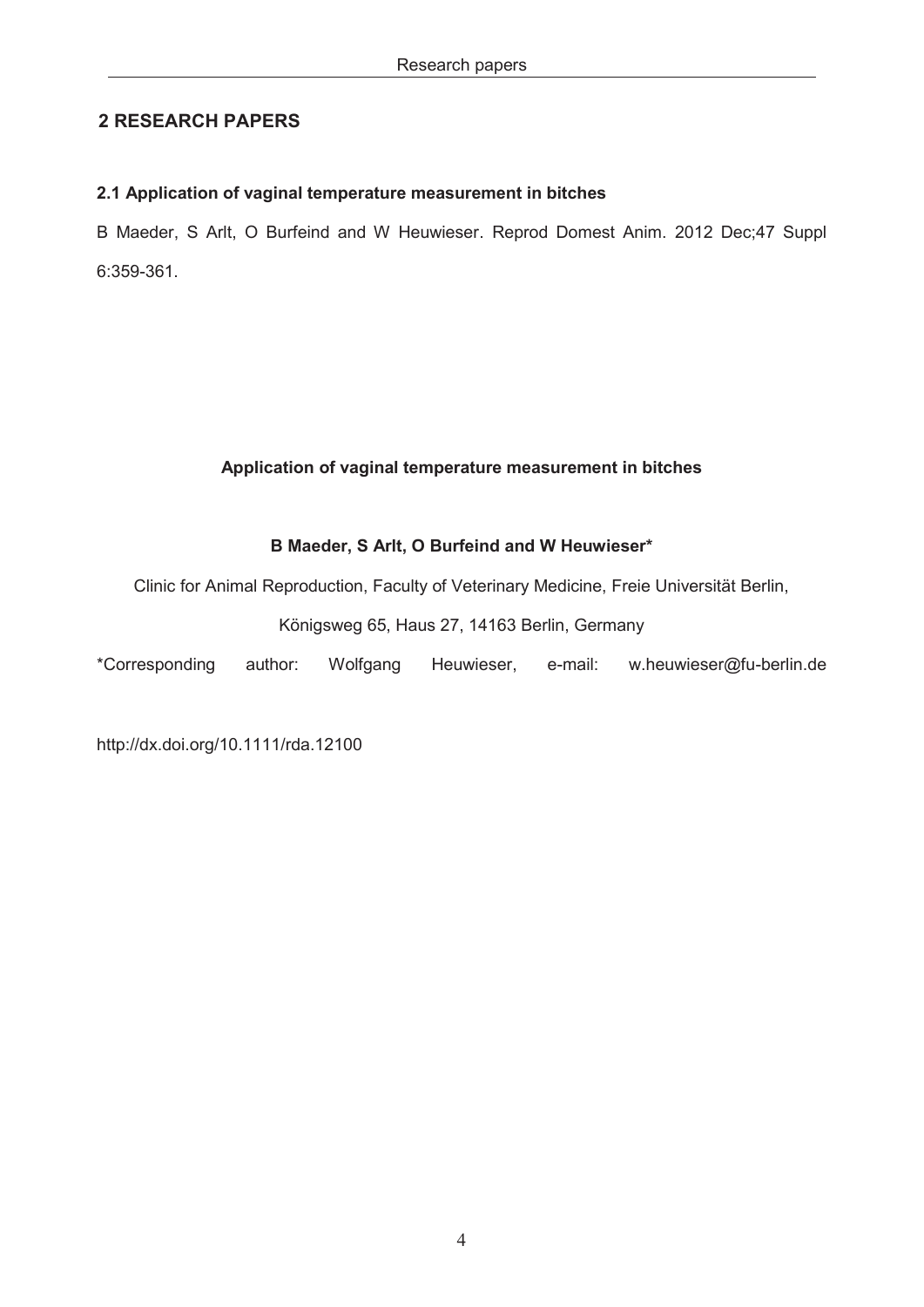#### **Contents**

Finding innovative, non-invasive methods for continuously measuring body temperature minimizing human interference is important for accurate data collection. The objective of this study was to assess feasibility and accuracy of continuous body temperature measurements with loggers placed in the vaginal cavity of bitches. First, an in vitro experiment was performed to compare values obtained by temperature loggers (n=26) to a calibrated liquid-in-glass thermometer. The mean differences between the two methods were low. Next, an in vivo experiment was performed using five healthy bitches and values obtained by the vaginal loggers were compared to measurements collected rectally with digital thermometers. The results show that rectal and vaginal temperatures were correlated. The mean differences between rectal and vaginal temperatures were negligible. We conclude that the utilized temperature loggers provide accurate and reliable data.

Keywords**:** Body temperature, validation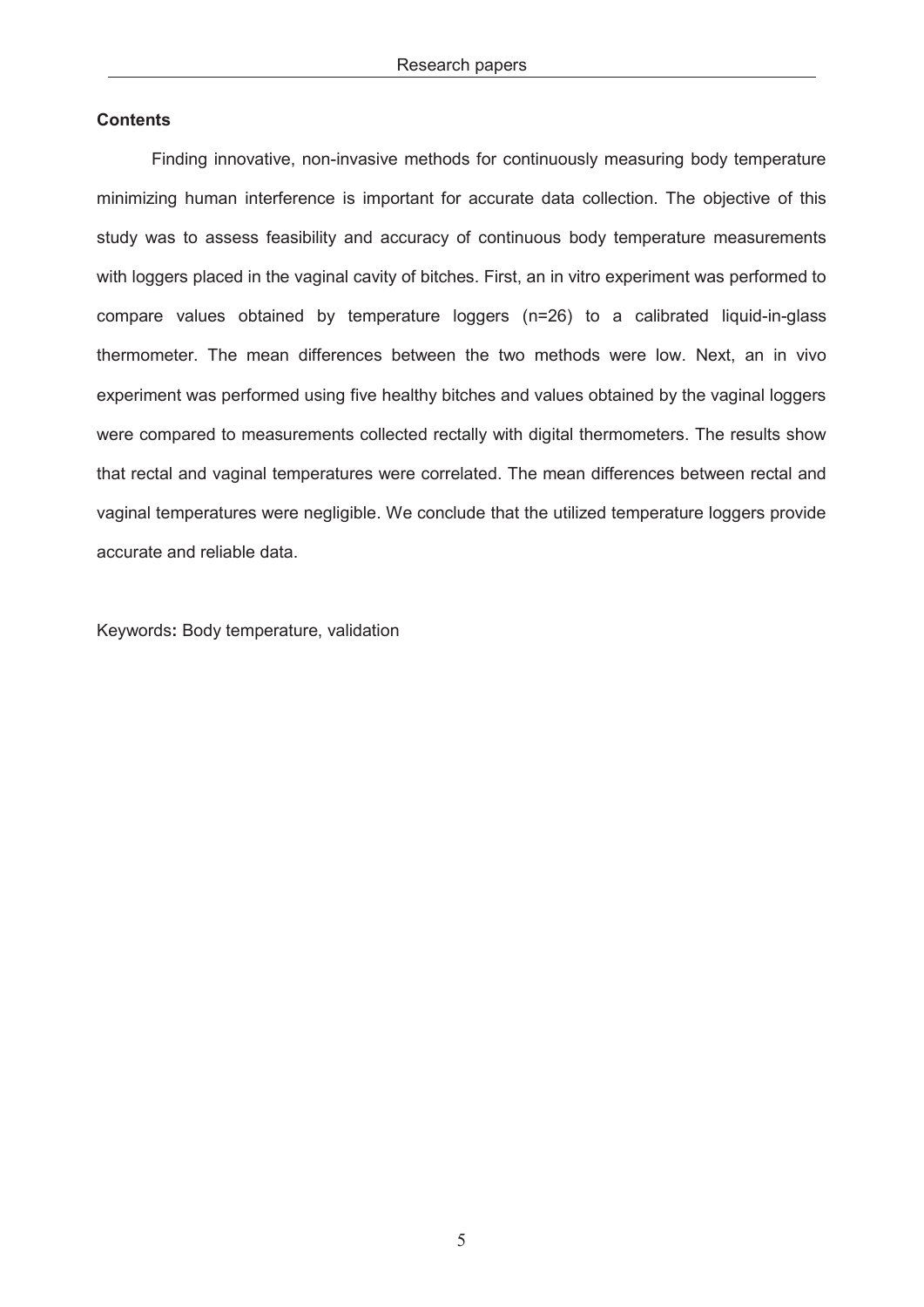#### **Introduction**

Measurement of body temperature is considered a fundamental element of physical examination in veterinary science (Goodwin, 1998) and research on minimal invasive methods is required (Greer et al. 2007; Quimby et al. 2009). Numerous technologies have been used to measure body temperature in mammals such as subcutaneously implanted microchip transponders (Greer et al. 2007), sensors implanted into the abdomen (Refinetti and Piccione, 2005; Miyazaki et al. 2002) and ingestible temperature sensors (Angle and Gillette, 2011). Another method of temperature measurement in cows utilized temperature loggers inserted into the vagina (Burdick et al. 2011, Burfeind et al. 2011). The objective of this study was to validate the application of temperature loggers (electronic devices which record and store data over time to continuously measure vaginal temperature) in bitches and to compare values obtained with rectal temperatures.

#### **Material and Methods**

#### **Experiment 1**

Temperature measurements obtained by the loggers in vitro were compared to a calibrated liquid-in-glass thermometer, which was defined as the gold standard. Twenty-six temperature loggers (DST micro-T®, Star Oddi, Gardabaer, Iceland) were used. The temperature loggers weighed 3.3 g and had a diameter of 8.3 mm and a length of 25.4 mm. The housing material consisted of implantable, biocompatible ceramic material. The temperature loggers were programmed to measure changes in temperature at 10 second intervals. According to the manufacturer, the temperature loggers are capable of recording temperatures from 5.0° C to + 45.0° C, with an accuracy of  $\pm$  0.2° C and a resolution of 0.032° C and were. The liquid-inglass thermometer was validated by the Office of Legal Metrology of the State of Hessen, Germany (Type E 0.1/0/50 DIN 12775; verification certificate 5-3636-09).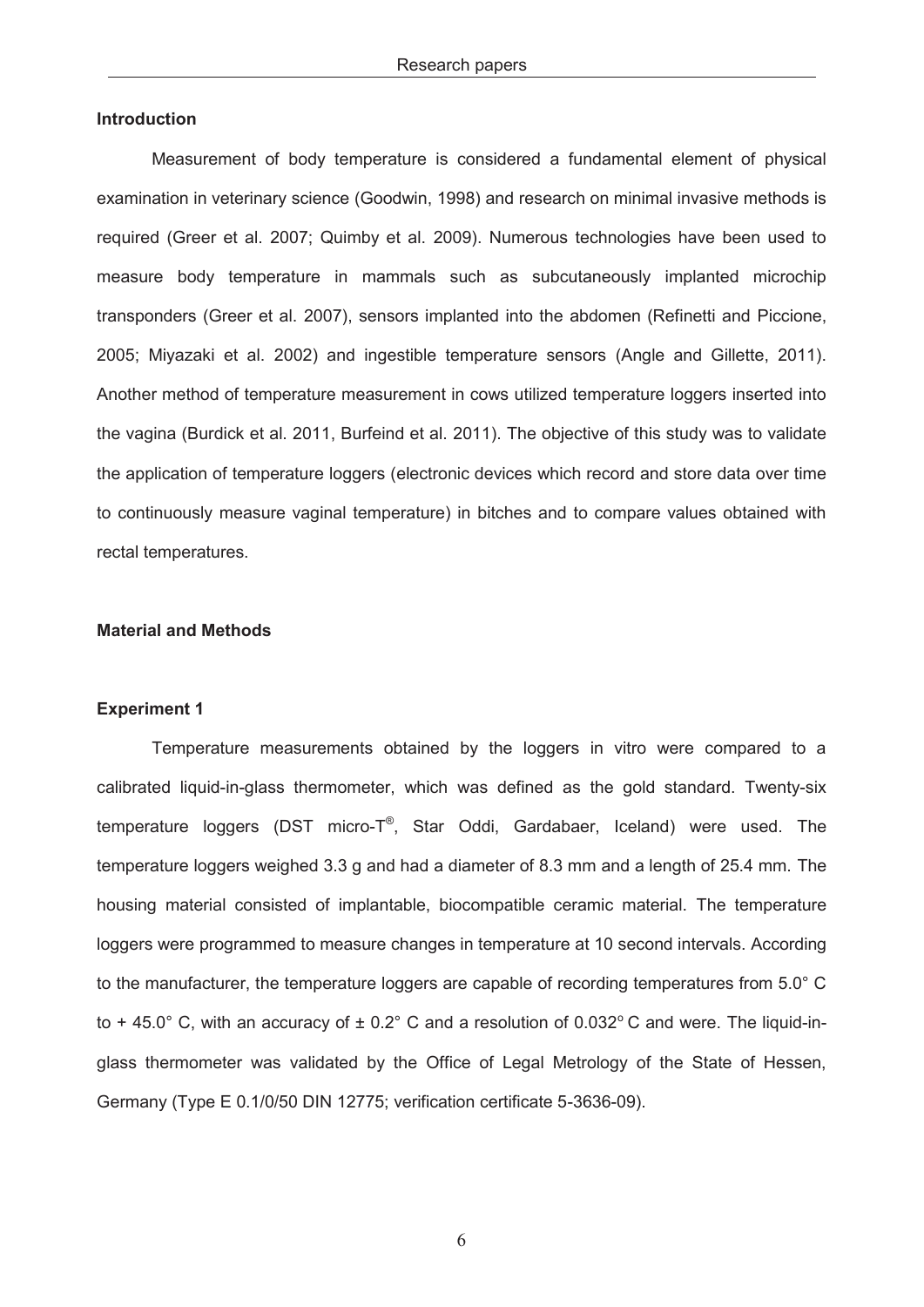The devices were placed into the same water bath (F10 – UC, Julabo, Seelbach, Germany). Every 10 minutes the temperature of the water bath was increased by 1.0 °C covering a range from 30.0° C to 45.0° C. The values measured were compared to the value of the gold standard in 1 minute intervals. Values measured in the 60 seconds following each temperature adjustment were discarded from analyses to exclude errors due to acclimatization of temperature changes. To ensure precise matching of paired observations (i.e. measured by loggers and liquid-in-glass thermometer) temperature values were read from the liquid-in-glass thermometer using a stopwatch. Data from the temperature loggers were downloaded (Mercury Application Software®, Star Oddi, Gardabaer, Iceland) and entered with the corresponding liquidin-glass thermometer data into Excel spreadsheets (MS Office 2003, Microsoft Corporation).

#### **Experiment 2**

The second experiment consisted of 5 privately owned bitches which were non-spayed generally and gynecological healthy. An informed consent was obtained from the owner. The bitches were 7 months to 5 years old and represented following breeds: Boxer, English Setter, Rhodesian Ridgeback, German Shepherd Mix and Terrier Mix. The mean weight was 30.2 kg (range: 22.0 - 40.0 kg). Vaginal inspection was conducted via speculum (Model 63956, length 15 cm, diameter 2 cm, Storz, Tuttlingen, Germany). Vaginal cytology (Haema–Schnellfärbung, Labor+Technik, Berlin, Germany) was conducted before logger application and after logger removal.

To prevent movement and potential displacement, temperature loggers were attached to a progesterone free modified Controlled Internal Drug Release (CIDR-blank, Pfizer, New York, NY) device for ewes. A transponder (1.4 cm x 0.2 cm, BackHome Bio Tec-Transponder, Virbac Corporation, Fort Worth, TX, USA) was placed under the silicon lining of the CIDR-blank. Utilizing a reading device (Minimax II<sup>®</sup>, Virbac Corporation, Fort Worth, TX, USA) the presence and position of the logger could be confirmed. The temperature loggers were programmed to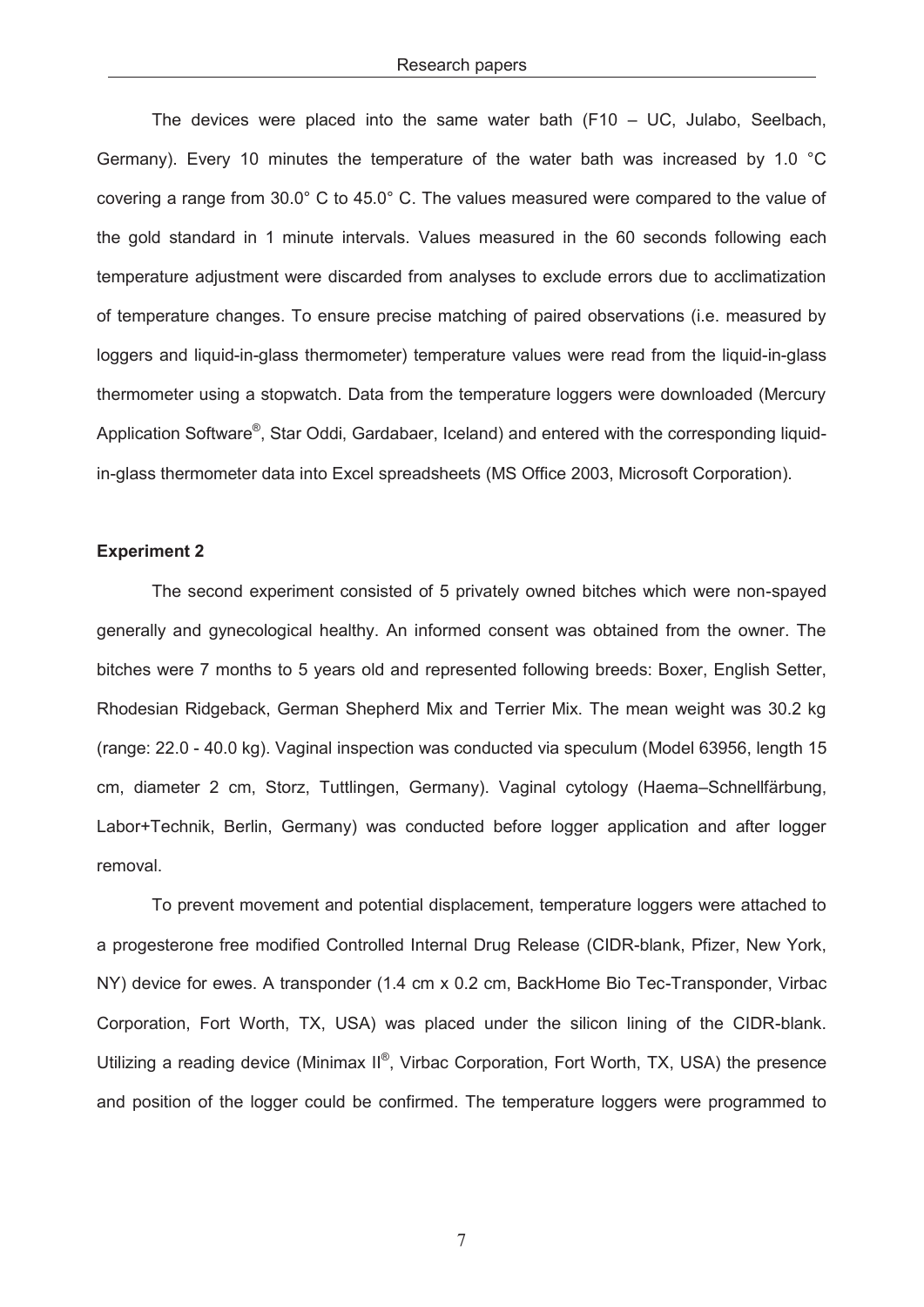measure temperatures in 10 min intervals over a 3 day period. The logger was pushed through the speculum using a sterile swab and placed approximately 18 cm deep into the vagina. The dogs were kept in their familiar surroundings with no restrictions to their individual daily exercise routine.

 To retrieve the logger a vaginal endoscopy was performed under carbon dioxide insufflation with a rigid endoscope (S 301-4037, Dr Fritz, Tuttlingen, Germany) consisting of a telescope (4 mm diameter, length 30 cm, 30° angled lens) and a sheath (7 x 5 mm diameter, length 25 cm). The temperature logger attached to the CIDR-blank was pulled out of the vagina by means of flexible biopsy forceps (5 Fr., 40 cm, Storz, Tuttlingen, Germany). Temperature data were downloaded after removal. Rectal temperatures measurements were recorded with a digital thermometer (VT 1831®, Microlife USA, Incl, Clearwater, FL, USA) and compared to the vaginal temperature measurements obtained by the logger at the same minute.

#### **Statistical methods**

Data were analysed using SPSS<sup>®</sup> for Windows (Version 18.0, IBM Corporation, New York, NY, USA). In the in vitro experiment the mean difference between the temperature loggers and the liquid–in-glass-thermometer was calculated using a paired t-test. Furthermore, Pearson correlation was determined between the values measured by the loggers and the liquid-in-glassthermometers. The same statistics were performed in the in vivo experiment comparing measures of rectal and vaginal temperature of the bitches. Since using correlation coefficients for clinical measurement comparison can be inappropriate, agreement between the liquid in glass-thermometer and the logger and vaginal and rectal temperatures, respectively, were analyzed graphically for both experiments using the method of Bland and Altman (1986).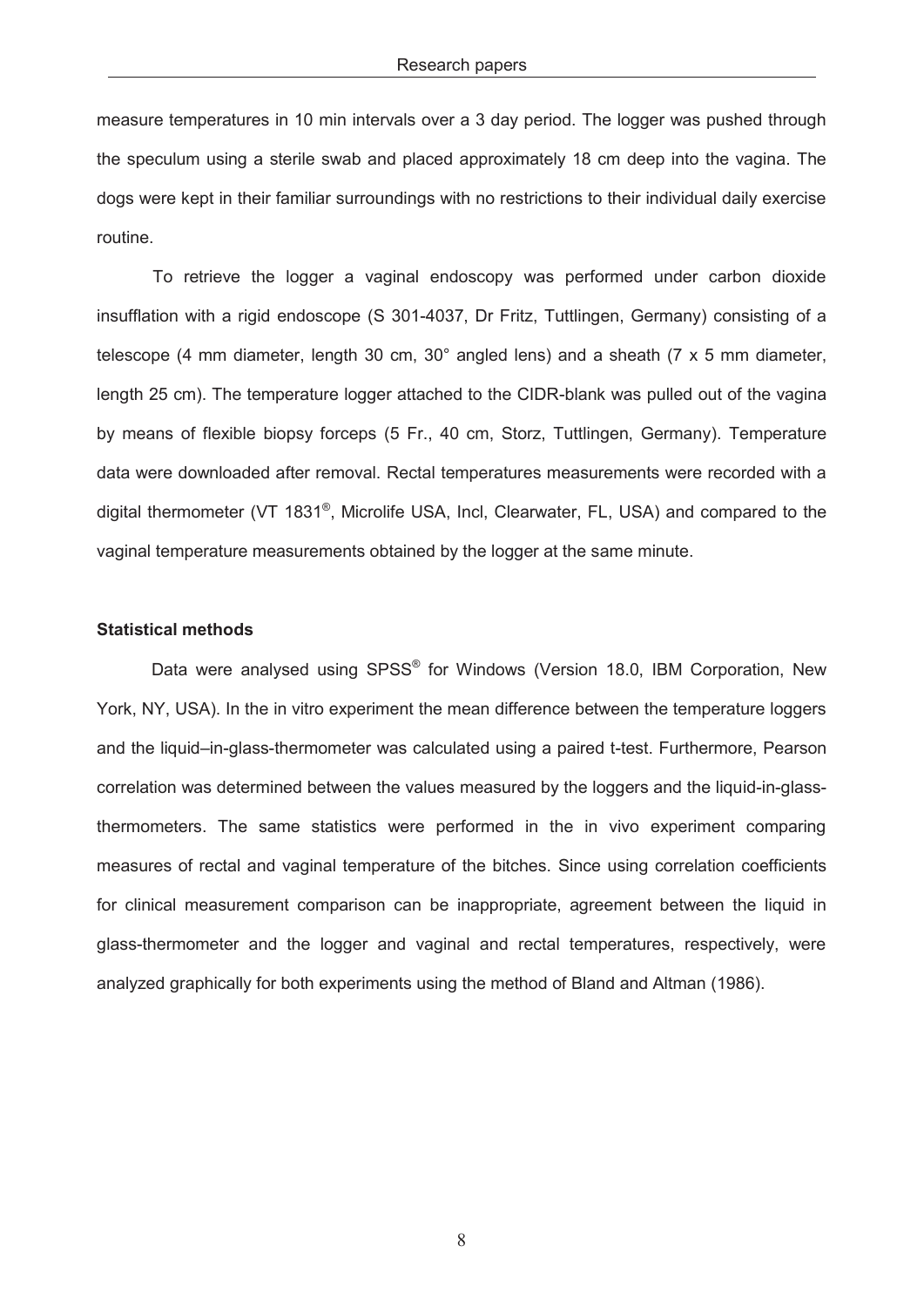#### **Results**

In the first experiment, a total of 144 paired observations from each of the 26 temperature logger (total of 3744 paired observations) were generated and used for analysis. The mean difference between the temperature loggers and the gold standard was low (Mean  $\pm$  SD = 0.1  $\pm$ 0.1 °C). An association existed between both measurements ( $r = 1.0$ ;  $p = 0.000$ ). The differences between the 26 loggers were small ( $CV = 0.0003$ ). According to Bland and Altman mean difference was - 0.08, 95% CI:-0.02 to 0.05 (Figure 1).

In the second experiment, a total of 118 paired observations  $(23.60 \pm 11.37 \text{ per bitch})$ were used for analysis. The vaginal and rectal temperatures were correlated  $(r = 0.79, p < 0.05)$ . The mean difference was  $0.0 \pm 0.2$  °C (p = 0.07). According to Bland and Altman mean difference was 0.03, 95% CI: -0.31 to 0.37 (Figure 2). The visual inspection of the vagina after removal of the logger did not show any macroscopic signs of inflammation. The percentages of neutrophil granulocytes in stained vaginal smear obtained immediately before logger application and after removal were 3% and 19%, 50% and 73%, 11% and 73%, 0% and 96%, 0% and 61%, respectively.

#### **Discussion**

Exploring new, non-invasive methods for measuring body temperature in animals could provide easy and reliable techniques with minimal human interference (Angle and Gillette 2011; Sousa et al. 2011). This feasibility study presents precise agreement with the gold standard in the water bath and rectal measurements. Data collection in vivo demonstrated a close correlation to rectal temperature measurements. The application and removal of the temperature logger was well tolerated with no observation of vocalization or evasive body movements. An increase of neutrophil granulocytes was found in vaginal cytology after removal of the logger. This is in accordance to the findings of Ahmadi et al. (2007) who observed changes in percentage of neutrophils after CIDR application in dairy cows. However, the visual inspection of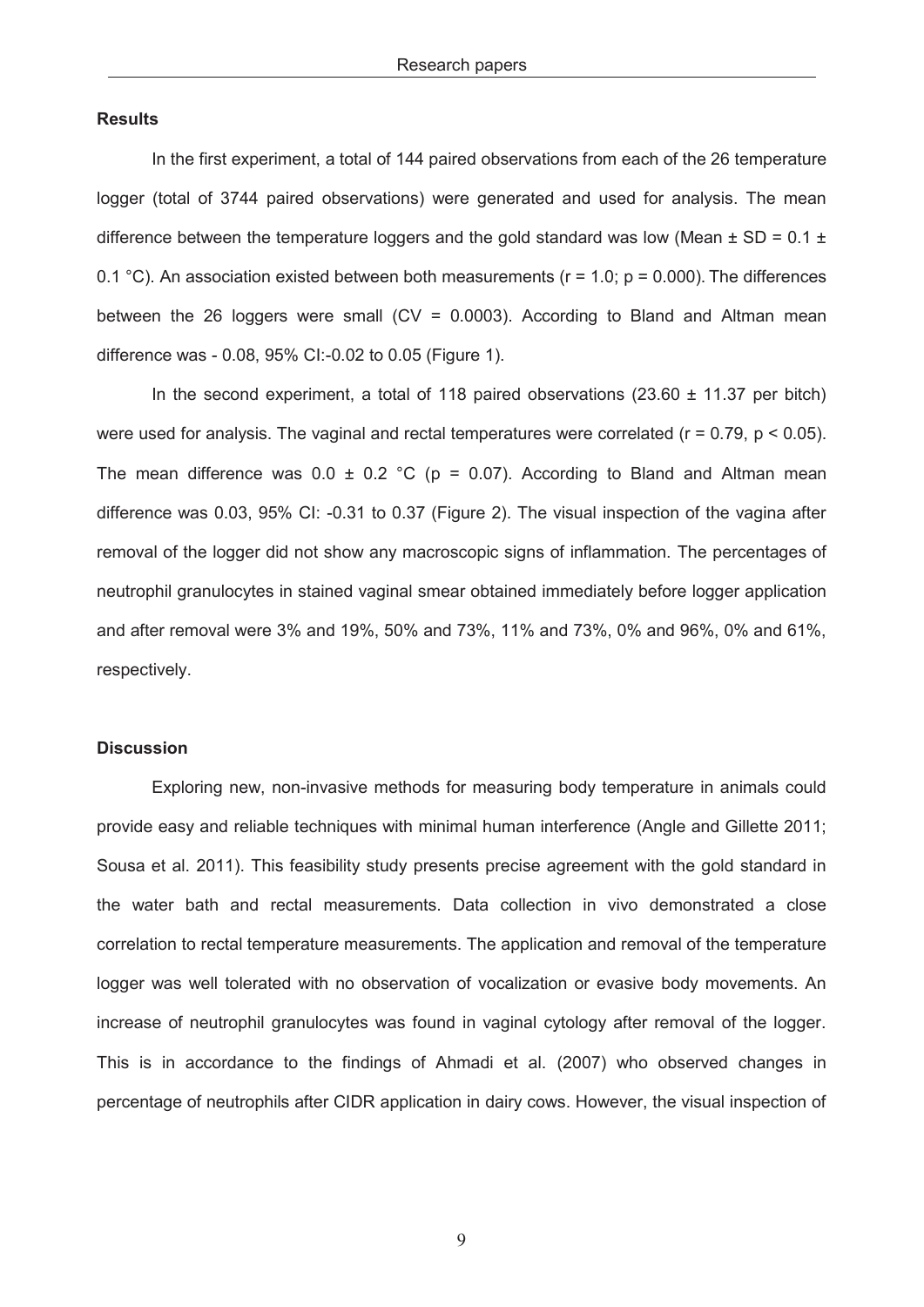the vagina showed no macroscopic signs of tissue irritation. The effects of this technique on tissue level in bitches should be further investigated.

The data obtained in vitro and in vivo demonstrated that the temperature loggers provide accurate, safe, easy, comfortable and reliable data. The described method may be valuable for research settings. It allows continuous sampling in females, thus collecting more data and reducing stress due to less handling of the dogs which could bias measured temperatures.

#### **Acknowledgements**

The authors thank the owners of the dogs for their fantastic cooperation and time commitment. They also thank Maria Grau for her assistance in handling of the bitches.

### **Conflict of interest**

None of the authors have any conflict of interest to declare.

#### **Author contributions**

BM participated in the design of the study and data acquisition, carried out clinical assessments and data collection, performed data analyses and drafted the manuscript. SA participated in the design of the study and helped to draft the manuscript. OB investigated the data analyses. WH participated in the design of the study and coordination, and helped to draft the manuscript.

#### **References**

Ahmadi MR, Nazifi S, Sajedianfard J and Moattari G, 2007: Impact of estrous synchronization methods on cellular proportions in cervical mucus and serum hormone concentrations. Theriogenology. **67**, 598-604.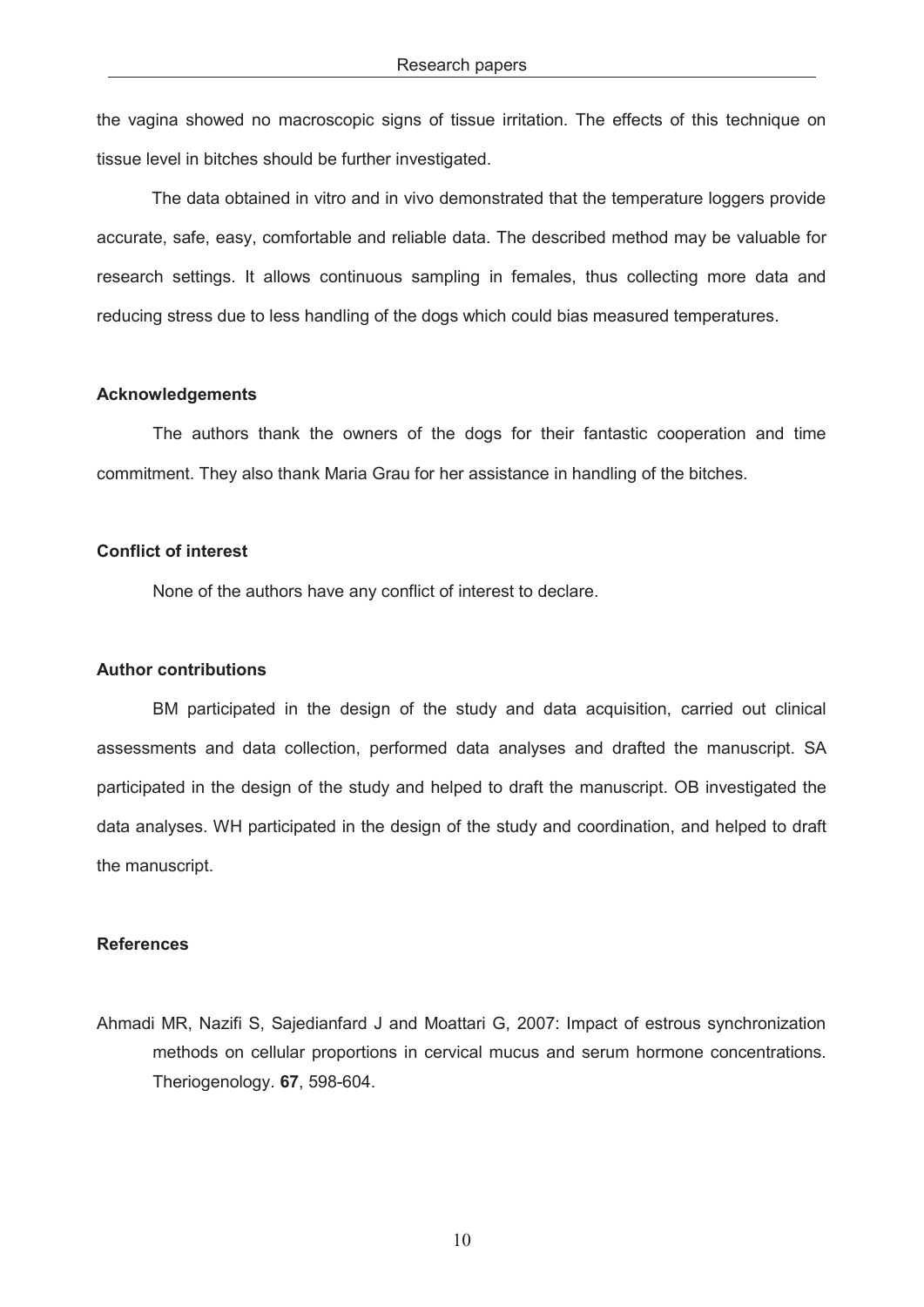- Angle T and Gillette R, 2011: Telemetric measurement of body core temperature in exercising unconditioned Labrador retrievers. Can J Vet Res. **75**, 157-159.
- Bland JM and Altman DG, 1986: Statistical methods for assessing agreement between two methods of clinical measurement. Lancet. **338**, 307-310.
- Burdick NC, Carroll JA, Dailey JW, Randel RD, Falkenberg SM and Schmidt TB, 2011: Development of a self-contained, indwelling vaginal temperature probe for use in cattle research. J Thermal Biol. **37**, 339–343.
- Burfeind O, Suthar VS, Voigtsberger R, Bonk S and Heuwieser W, 2011: Validity of prepartum changes in vaginal and rectal temperature to predict calving in dairy cows. J Dairy Sci. **94**, 5053-5061.
- Goodwin S, 1998: Comparison of body temperatures of goats, horses, and sheep measured with a tympanic infrared thermometer, an implantable microchip transponder, and a rectal thermometer. Contemp Top Lab Anim Sci. **37**, 51-55.
- Greer RJ, Cohn LA, Dodam JR, Wagner-Mann CC and Mann FA, 2007: Comparison of three methods of temperature measurement in hypothermic, euthermic, and hyperthermic dogs. J Am Vet Med Assoc. **230**, 1841-1848
- Miyazaki H, Yoshida M, Samura K, Matsumoto H, Ikemoto F, Tagawa M, 2002: Ranges of diurnal variation and the pattern of body temperature, blood pressureand heart rate in laboratory beagle dogs. Exp Anim **51**, 95–98.
- Quimby J, Olea-Popelka F and Lappin M, 2009: Comparison of digital rectal and microchip transponder thermometry in cats. J Am Asso Lab Anim Sci **48**, 402-404.
- Refinetti R, Piccione G, 2005: Intra- and inter-individual variability in the circadian rhythm of body temperature of rats,squirrels, dogs, and horses. J Therm Biol 30, 139–146.
- Sousa M, Carareto R, Pereira-Junior V and Aquino M, 2011: Comparison between auricular and standard rectal thermometers for the measurement of body temperature in dogs. Can Vet J. **52**, 403-406.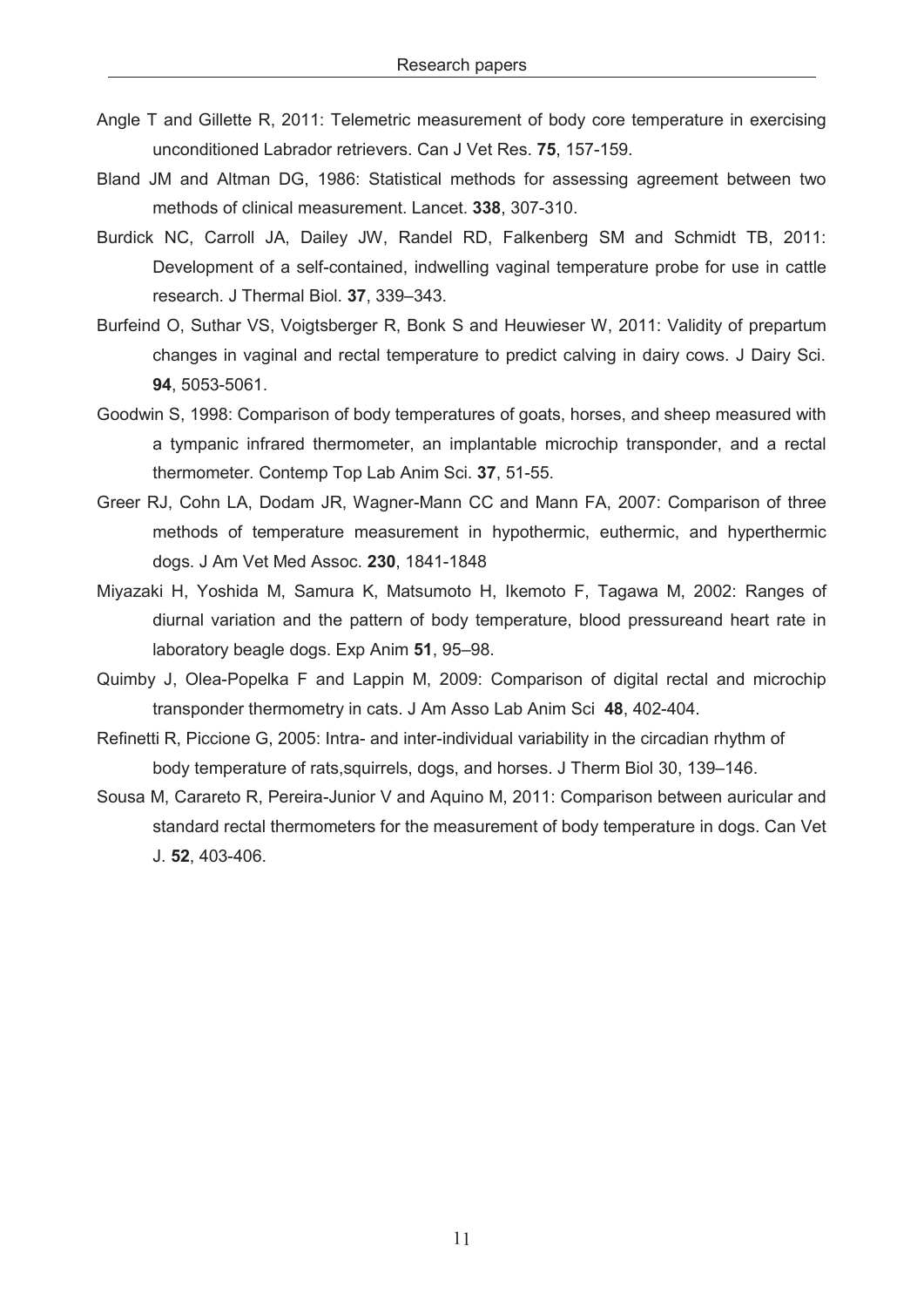

Figure 1. Differences between the temperature loggers and the validated thermometer vs the mean values of both methods.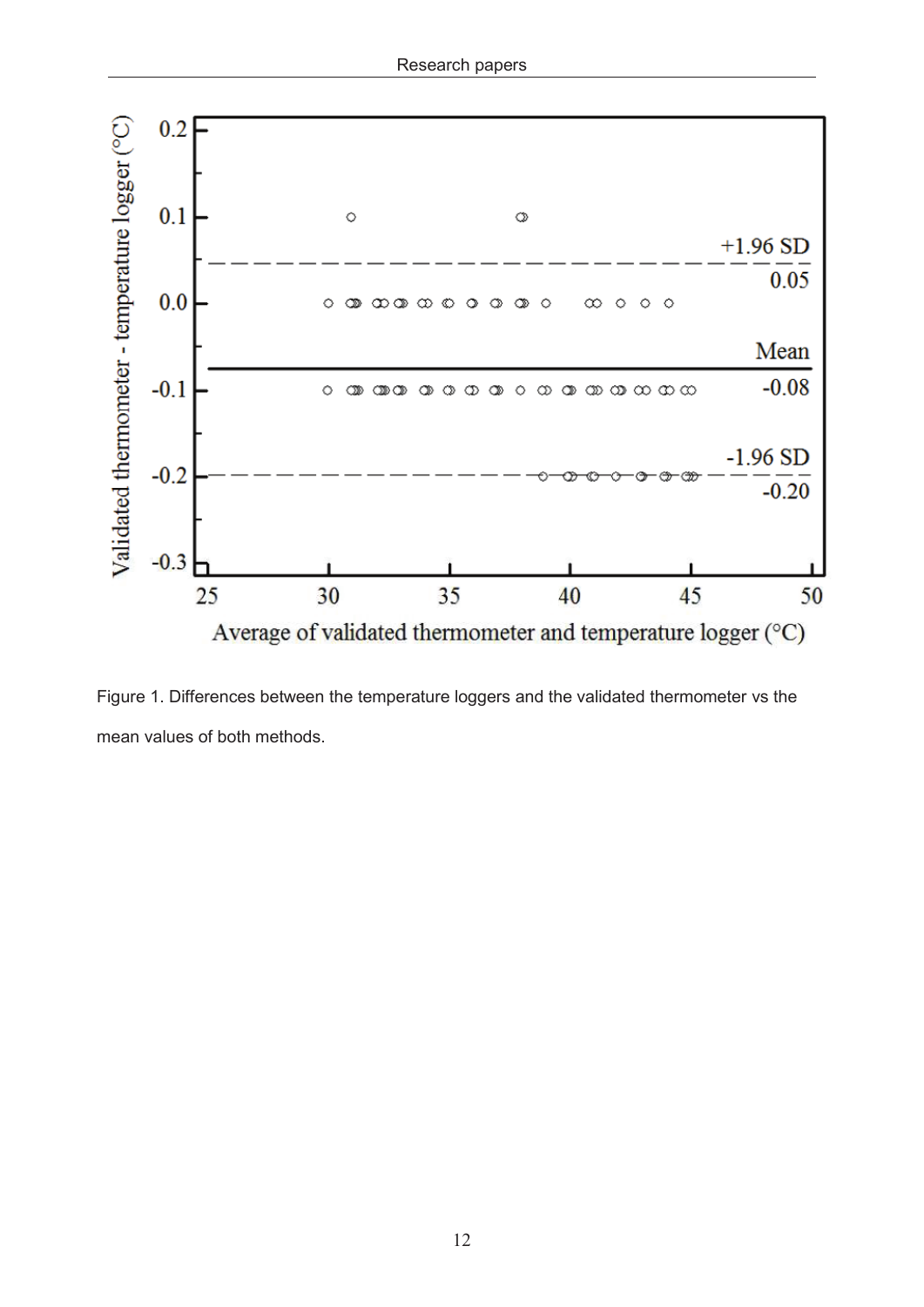

Figure 2. Differences between vaginal and rectal temperatures vs the mean values (°C) of both estimates.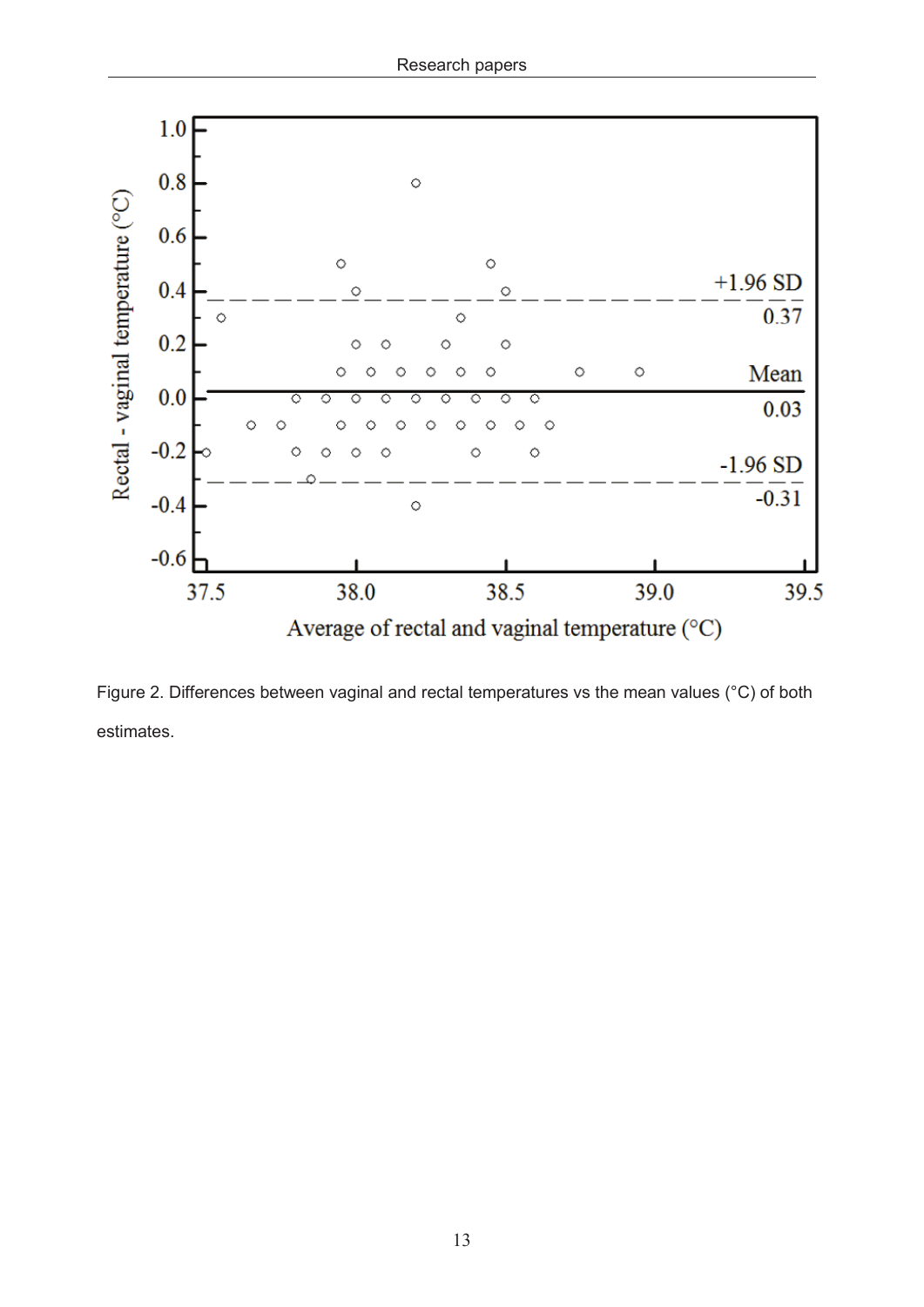# **2.2 Prediction of parturition in bitches utilizing continuous vaginal temperature measurement**

B Geiser, O Burfeind, W Heuwieser and S Arlt. Reprod Domest Anim. 2014 Feb;49:109-114.

# **Prediction of parturition in bitches utilizing continuous vaginal temperature measurement**

# **B Geiser, O Burfeind, W Heuwieser\* and S Arlt**

Clinic for Animal Reproduction, Faculty of Veterinary Medicine, Freie Universität Berlin,

Königsweg 65, Haus 27, 14163 Berlin, Germany

\*Corresponding author: Wolfgang Heuwieser, e-mail: w.heuwieser@fu-berlin.de

Diesen Artikel können Sie hier erwerben: <http://dx.doi.org/10.1111/rda.12236>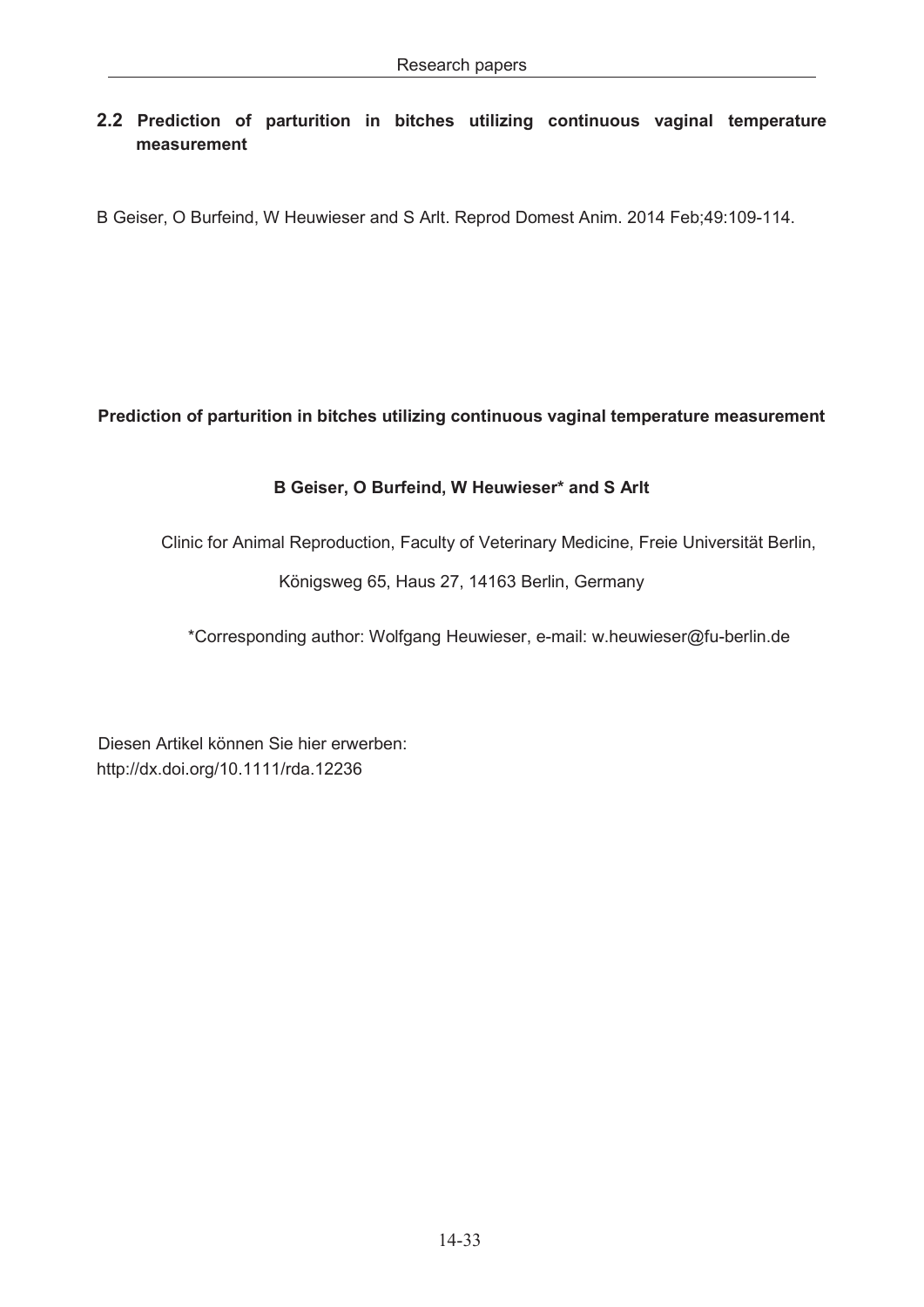# **2.3 Geburtsstörungen beim Hund (Dystocia management of the bitch)**

S. Arlt und B. Geiser. Kleintiermedizin. 2013. 13:110-115.

# **Geburtsstörungen beim Hund**

# **Sebastian P. Arlt und Britta Geiser**

Tierklinik für Fortpflanzung, Fachbereich Veterinärmedizin, Freie Universität Berlin, Königsweg 65, 14163 Berlin

<http://www.dr-vet.net/fachartikel-originalien.html> Diesen Artikel können Sie hier erwerben: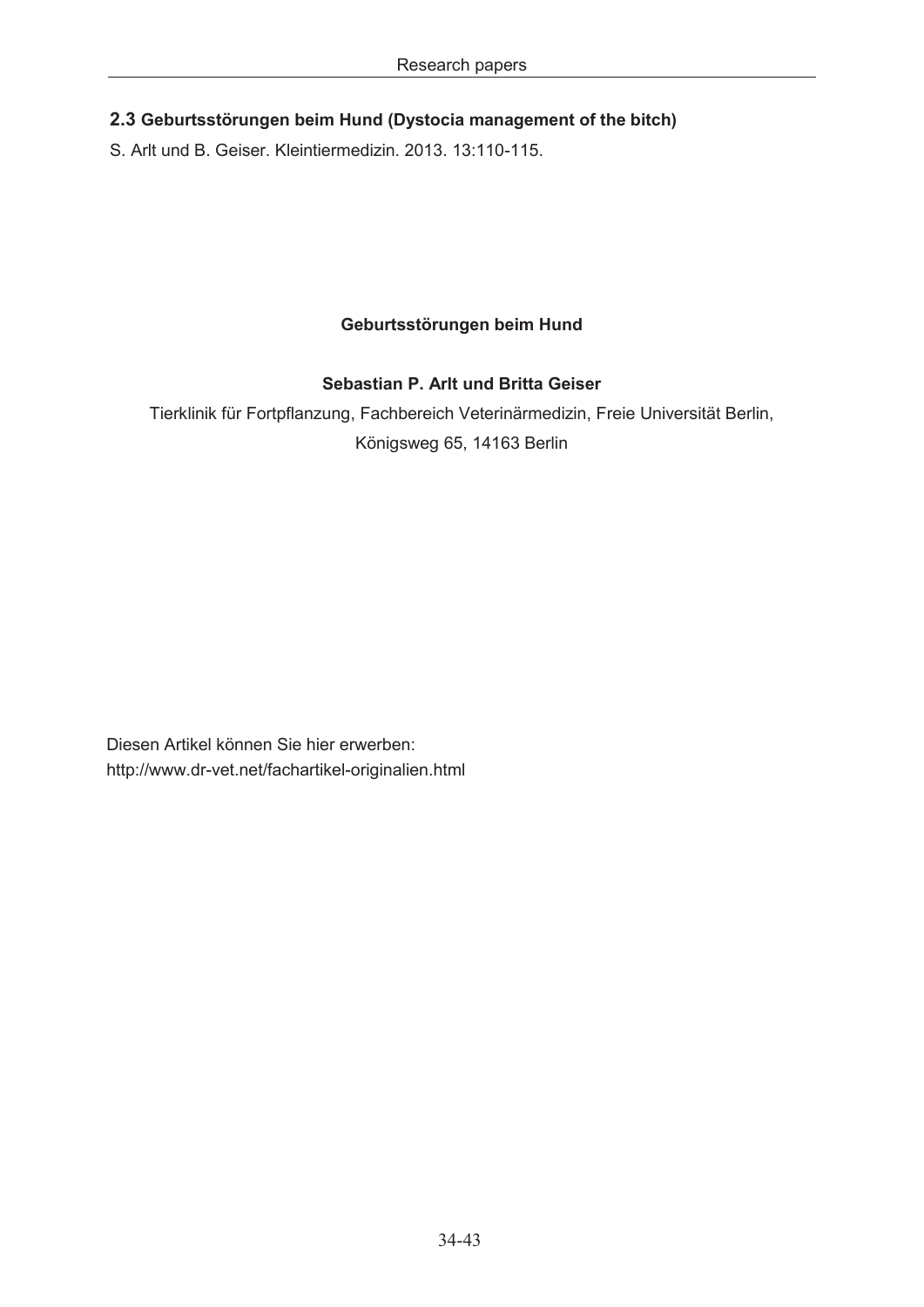## **3 DISCUSSION**

An important tool of clinical examination and scientific research is the measurement of body temperature in mammals (Goodwin, 1998). Extensive recommendations have been published to predict time of parturition in bitches by instructing owners to record the temperature two to five times daily during the late stage of pregnancy (Johnston et al., 2001; Kim et al., 2007; England, 2010; Michel et al., 2011).

 The main objective of this study was to calculate test characteristics (i.e. sensitivity and specificity) of a temperature decrease for the prediction of parturition. Until now, sensitivity and specificity of a decrease of body temperature in bitches for the prediction of parturition have neither been published for rectal nor for vaginal temperature measurements. This lack of information was addressed in my thesis by validating an innovative and noninvasive body temperature measurement method in the first study. The results indicate that the method of vaginal temperature measurement proved to be reliable regarding accuracy as demonstrated by the in vitro and in vivo experiment of the validation procedure. The macroscopic appearance of vaginal tissue examined via endoscope revealed no signs of inflammation after removal of the logger. Vaginal cytology, however, showed an increase of neutrophil granulocytes in comparison to cells obtained before logger application. Further studies should be performed to assess the side effects on the vaginal mucosa in short and long term use of the loggers.

This measuring technique supplied a large data volume and allowed the individual bitches to move freely without alterations in their behavior and was applicable in a noninvasive fashion. Biased temperatures induced by restraining or handling the bitches as present for rectal measurements are unlikely to occur. Due to these advantages the applied statistical analyses led to an improved evaluation of this prediction method for clinicians and breeders. To our knowledge, this is the first report of continuous temperature measurement before parturition of the bitch. Due to the data only being available retrospectively the loggers do not provide real time temperatures. Hence, they are currently not applicable in daily veterinary practice. Real time transfer via telemetry of data is under development and prototypes are already available on the market. Nevertheless, the practicability and overall usefulness have to be assessed in future trials.

When attempting to predict parturition in bitches monitoring of body temperature can be a useful tool. However, clinicians and owners should be aware of the fact the prognosis of parturition not occurring is more reliable than parturition occurring. This can be determined by the high values of specificity and low values of sensitivity for the prediction of parturition within 24, 36 or 48 hours. When calculating test characteristics of a 24 hours decrease in vaginal temperature measured once daily at specific times the test is more useful when the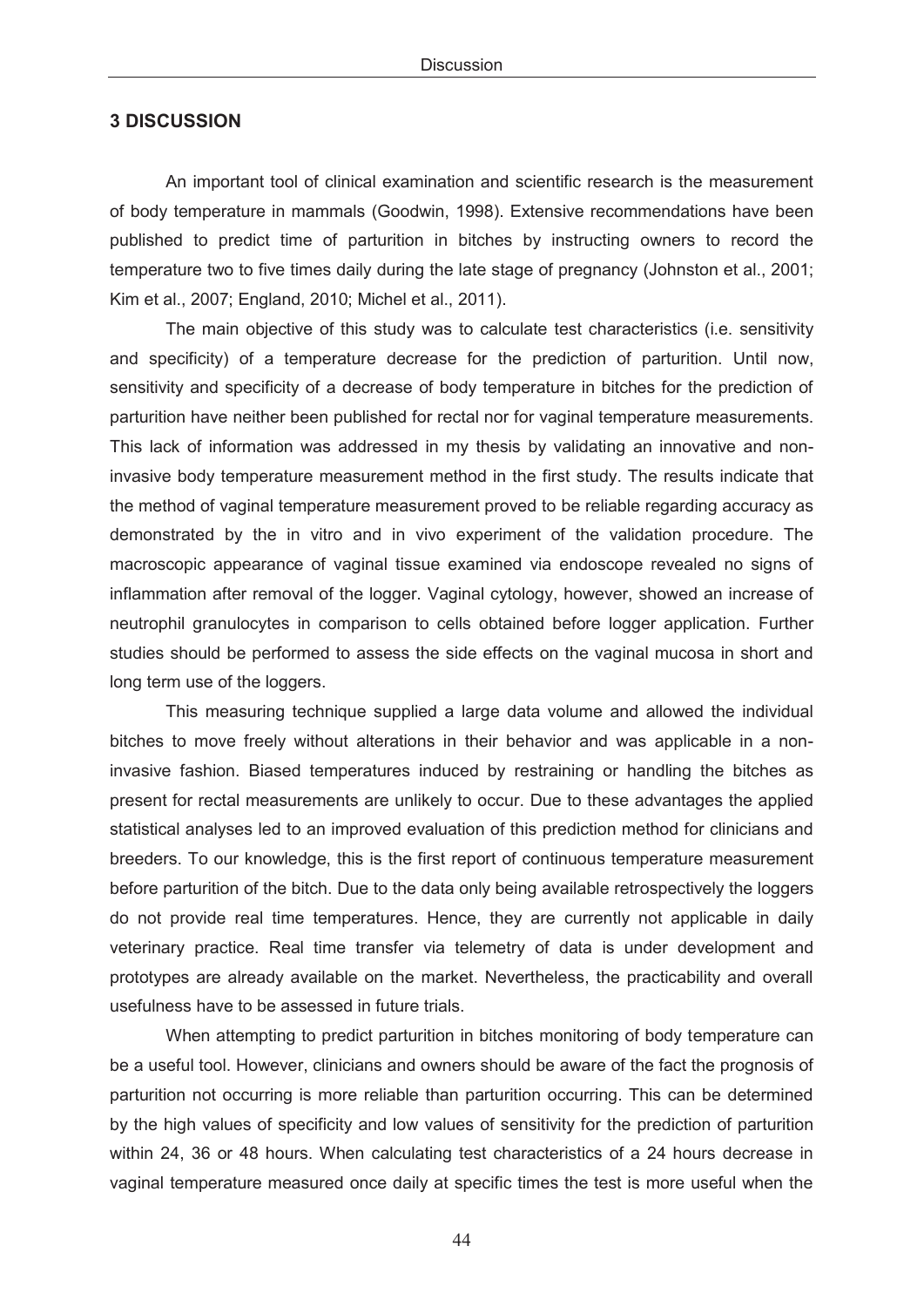measurement is conducted in the evening hours from 20.00 to 1.00. Perhaps this phenomenon could be associated to the dogs decreased activity behavior and outside influences in this period. Consequently, when advising owners clinicians should consider recommending temperature measurements taken in the later evening hours.

A decline in temperature has to be considered an event not sensitive enough regarding a satisfactory prediction of the onset of parturition. Further research is warranted to study if a combination of further parameters (e.g. heart rates of bitches and fetal heart rate) provides a higher predictive diagnosis than body temperature alone. Nevertheless, we recommend that the owners should measure the body temperature of pregnant bitches twice daily from day 58. Method of choice is still rectal measurement. Even if the sensitivity is not high, the finding may support decision making in cases of dystocia in combination with other findings for instance vulvar discharge, straining and fetal heart rate. Hence, it should be considered as an additional parameter that may enable an improved appraisal of the bitch's condition.

The established method of nonsurgical body temperature measurement is possibly valuable for further scientific research. It allows a closer documentation of the circadian rhythm in dogs as this has currently been observed by intermittent rectal measurements only (Refinetti and Piccione, 2003; Piccione et al., 2005). Furthermore, the precise effects of heat stress in working dogs (e.g. rescue or sled dogs) under different environmental conditions could be investigated on a more detailed basis. This potentially could create new recommendations and protocols to prevent the risk of overheating and heat induced collapses in dogs.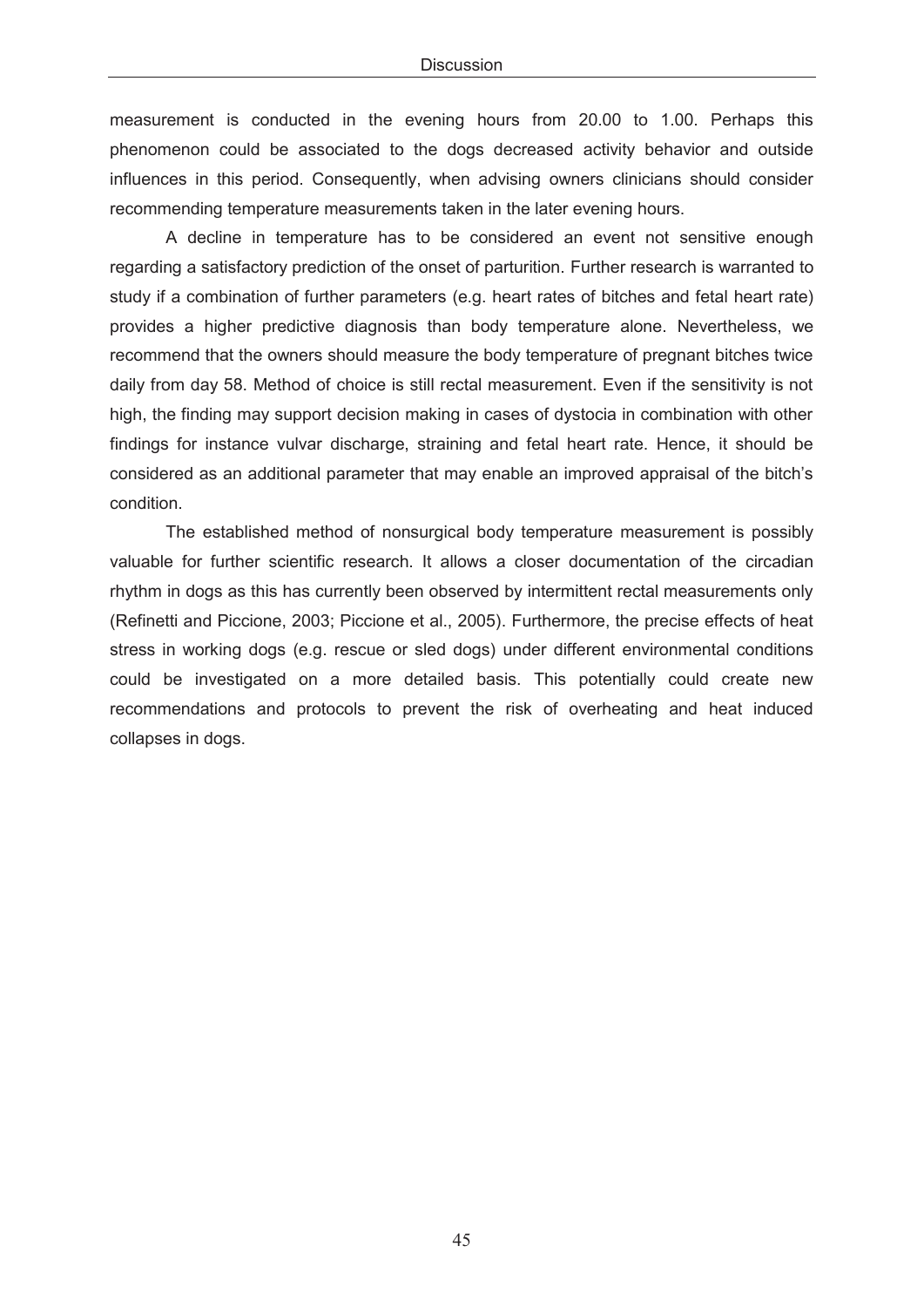## **4 SUMMARY**

An early detection of parturition is generally desired to allow optimal preparation and close monitoring of the bitch in order to reduce the risk of overlooking signs of dystocia. Two studies were conducted to investigate and examine the parameter of a temperature decline in bitches before whelping and its diagnostic potential to predict parturition. In the first study a new method of body temperature measurement was applied which enables continuous sampling of vaginal temperature in bitches. A validation procedure was performed by an in vitro and in vivo experiment. The in vitro experiment consisted of utilizing a water bath to compare values measured by the temperature loggers with those measured by a calibrated liquid-in-glass thermometer as a gold standard. The loggers (n = 26) were programmed to measure temperature in 10 second intervals. Every 10 minutes the temperature of the water bath was increased by 1 °C covering a range from 30.0 to 45.0 °C. The mean difference between the measured temperatures of the loggers and the gold standard was low (Mean  $\pm$ SD =  $0.1 \pm 0.1$  °C). An association existed between both methods ( $r = 1.0$ ;  $p = 0.000$ ). The differences between the temperature loggers were small  $(CV = 0.0003)$ . The in vivo experiment was carried out with 5 healthy, privately owned, non-spayed bitches of different breeds. The loggers were programmed to measure temperatures in 10 minute intervals. For the application of the logger a sterile round speculum was inserted into the vagina. The logger was pushed through the speculum and placed approximately 18 cm deep into the vagina. This procedure as well as the logger retrievement after a three day period by means of endoscopy was well tolerated. No alterations were performed towards the bitches individual daily exercise routine or their surroundings. Rectal temperature measurements were documented with a digital thermometer by the owners of the dogs and compared to the vaginal temperature value obtained by the logger at the same minute. The vaginal and rectal temperature were correlated ( $r = 0.79$ ,  $p < 0.05$ ). The mean difference was  $0.0 \pm 0.2$  °C ( $p =$ 0.07). The percentages of neutrophil granulocytes in stained vaginal smear obtained immediately before logger application and after removal were 3 % and 19 %, 50 % and 73 %, 11 % and 73 %, 0 % and 96 %, and 0 % and 61 %, respectively. The macroscopic visual inspection of the vagina presented no signs of inflammation after retrievement of the logger. Overall, the results of this study indicate that the data obtained in vitro and in vivo demonstrated that this technique is a useful and accurate noninvasive method for prolonged monitoring of body temperature in bitches.

Following the validation procedure of the first study the second study was conducted with 18 pregnant bitches of different breeds. The objective of this study was to record and document continuous vaginal temperature measurement and to determine sensitivity and specificity of a temperature decline to predict parturition in bitches. Sensitivity was defined as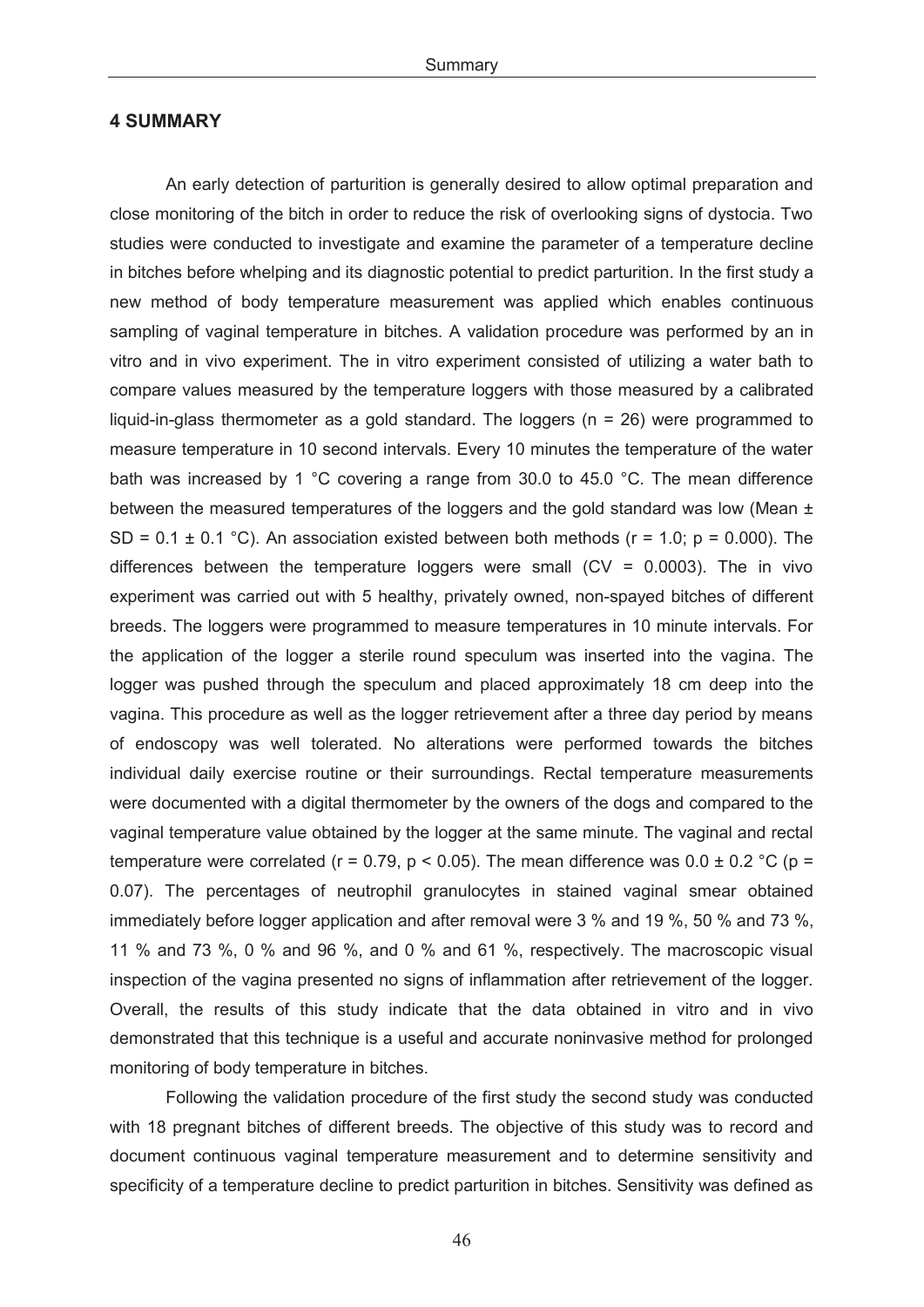the proportion of positive events (occurrence of delivery within 24 h, 36 h and 48 h) correctly predicted by the test (decrease of vaginal temperature). Specificity was defined as the proportion of negative events (absence of delivery within 24 h, 36 h or 48 h) correctly diagnosed as negative by the test (no decrease of vaginal temperature). Furthermore, different scenarios of measuring only once or twice daily were calculated for sensitivity and specificity for the prediction of parturition. The logger was applied into the vagina of each of the bitches on day 56 – 61 after estimated ovulation or first mating date. This procedure was performed in the dog's familiar environment with no restrictions to their daily exercise routine. The logger was spontaneously expelled from the vagina before delivery of the first pup. This event was defined as the time of onset of parturition. In the last 24 h before parturition mean temperature was lower (37.3  $\pm$  0.3 °C) than 24 to 48 h (37.6  $\pm$  0.2 °C), 49 to 72 h (37.7  $\pm$  0.1 °C), 73 to 96 h (37.7  $\pm$  0.1 °C) and 97 to 120 h (37.8  $\pm$  0.1 °C, P < 0.05) earlier. Although bitches may display a decrease in vaginal temperature around the time of parturition, detecting this decrease does not determine the onset of whelping precisely. Overall the calculated values for specificity were higher than for sensitivity indicating that the prognosis of parturition not occurring is more reliable. In conclusion veterinarians and breeders should be advised that measuring temperature around the time of parturition may assist in providing additional information regarding the onset of parturition but should be conscious of the fact that the temperature decrease may only 0.3 °C or does not occur at all. When measuring once daily at specific times the values for sensitivity were lower in the times from 2.00 – 19.00 (33.3 - 69.2 %) in comparison to measurements taken within the time range of evening and night (20.00 – 1.00, 69.2 – 84.6 %). From 2.00 – 19.00 the specificity ranged from 66.7 – 95.7% and from 20.00 – 1.00 ranged it from 88.0 – 95.8%. When monitoring temperature for the prediction of parturition it is recommendable to conduct the measurements in the later evening hours.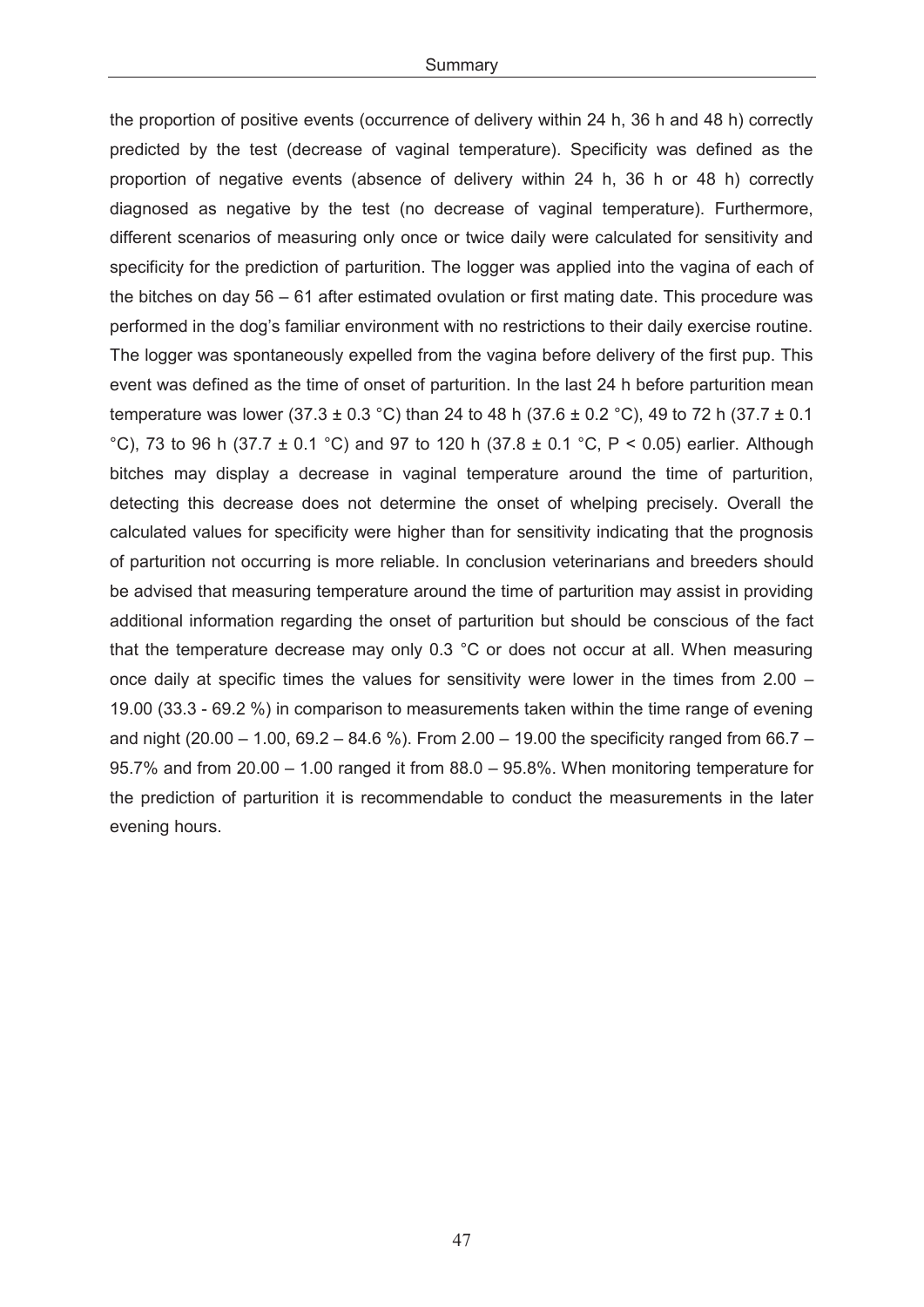# **Validierung und Einsatz vaginaler Temperaturmessung im präpartalen Zeitraum von Hündinnen**

#### **5 ZUSAMMENFASSUNG**

Eine frühe Erkennung der nahenden Geburt ist generell erwünscht um eine optimale Vorbereitung und intensive Beobachtung der Hündin zu ermöglichen und um das Risiko zu reduzieren, Anzeichen einer Dystokie zu übersehen. Diese Dissertation umfasst die Untersuchung des Temperaturabfalls bei Hündinnen vor der Geburt und dessen Potential, die Geburt vorherzusagen. In der ersten Studie wurde eine neue Methode der Temperaturmessung untersucht, welche eine kontinuierliche Aufzeichnung der vaginalen Temperatur ermöglicht. Diese Methode wurde durch ein in vitro und ein in vivo Experiment validiert. In dem in vitro Experiment wurden durch Nutzung eines Wasserbads mit Temperaturregelung die Messwerte der Temperatur Logger mit denen eines kalibrierten Flüssigkeitsthermometers als Goldstandard verglichen. Die Logger (n = 26) wurden programmiert, die Temperatur in zehn Sekunden Intervallen zu messen. Alle zehn Minuten wurde die Temperatur des Wasserbades in einem Temperaturbereich von 30 °C bis 45 °C um 1 °C erhöht. Die mittlere Abweichung zwischen den Werten der Temperatur Logger und denen des Goldstandards war gering (Mittelwert  $\pm$  SD = 0,1  $\pm$  0,1 °C). Die Korrelation zwischen den beiden Messmethoden war sehr hoch (r = 1,0; p = 0,000). Auch die Unterschiede zwischen den einzelnen Temperatur Loggern waren gering (Variationskoeffizient = 0,0003). Das in vivo Experiment wurde mit fünf gesunden, nicht kastrierten Hündinnen unterschiedlicher Rassen durchgeführt. Die Logger wurden vaginal appliziert und programmiert, Messungen in zehn Minuten Intervallen durchzuführen. Für die Applikation des Loggers wurde ein steriles, rundes Spekulum in die Vagina eingeführt. Der Logger wurde durch das Spekulum geschoben und in ca. 18 cm Tiefe der Vagina platziert. Dieser Vorgang, wie auch die Entnahme des Loggers nach 3 Tagen mittels Endoskopie, wurde von den Hündinnen gut toleriert. Es wurden keine Veränderungen hinsichtlich der individuellen täglichen Bewegung und der Umgebung der Hündinnen vorgenommen. Die rektale Temperatur wurde von den Hundebesitzern mit einem digitalen Thermometer dokumentiert und mit den durch den Logger erhaltenen vaginalen Temperaturwerten der gleichen Minute verglichen. Die vaginal und rektal gemessenen Temperaturen korrelierten mit einem Wert von r = 0,79 (p < 0.05). Die mittlere Abweichung war 0,0 ± 0,2 °C (p = 0.07). Die prozentualen Anteile der neutrophilen Granulozyten im angefärbten vaginalen Ausstrich vor Loggerapplikation und unmittelbar nach Entnahme des Loggers waren für Hündin 1: 3,0 % und 19,0 %, Hündin 2: 50,0 % und 73,0 %, Hündin 3: 11,0 % und 73,0 %, Hündin 4: 0,0 % und 96,0 % und Hündin 5: 0,0 % und 61,0 %. Die Untersuchung der Vagina ergab keine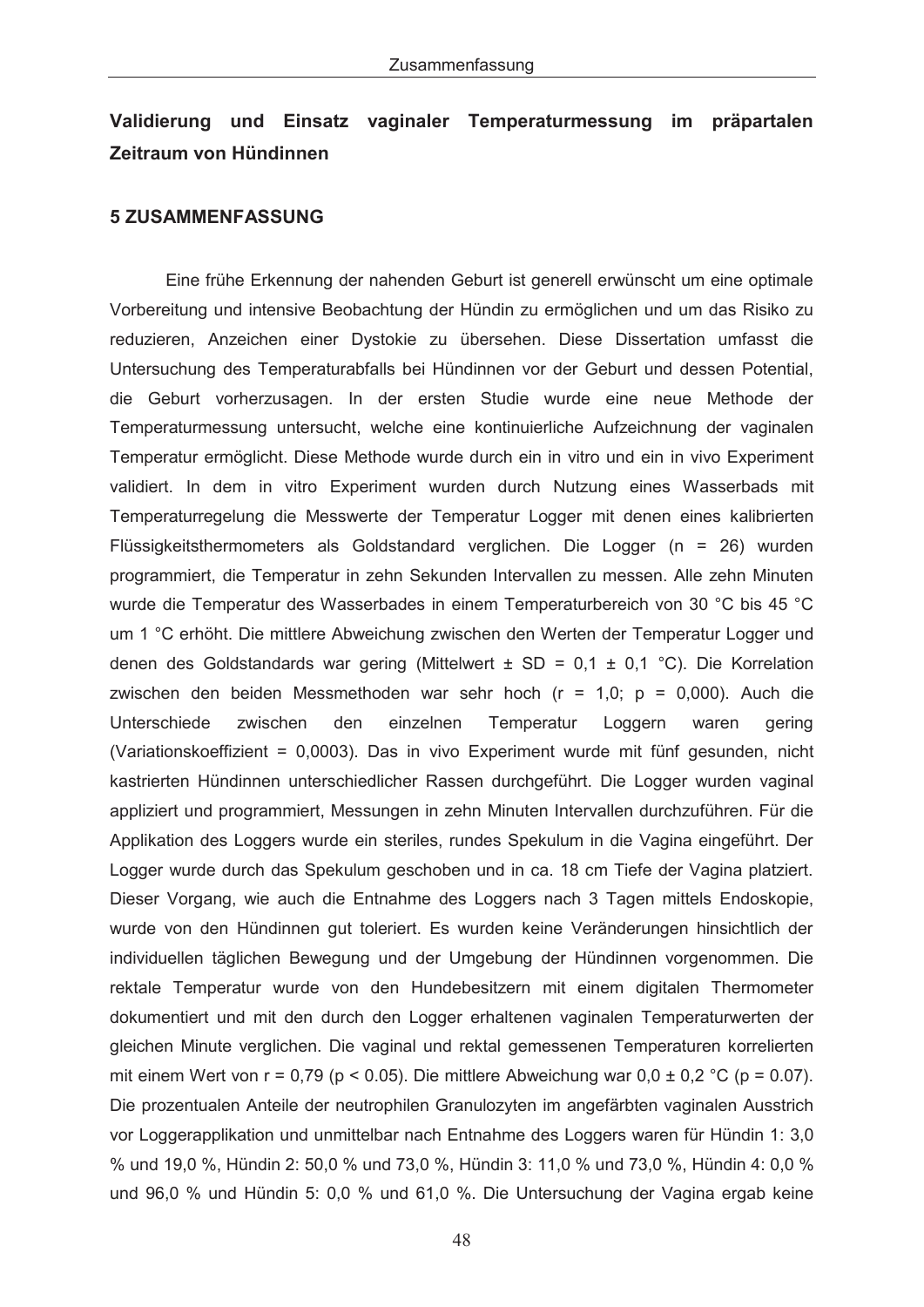makroskopischen Anzeichen einer Entzündung nach Entnahme des Loggers. Insgesamt zeigen die Ergebnisse dieser Studie in vitro und in vivo, dass diese Technik eine akkurate und nicht invasive Methode für die ausgedehnte Aufzeichnung der Körpertemperatur bei Hündinnen ist.

 Nach dem Validierungsverfahren der ersten Studie wurde die zweite Studie mit 18 tragenden Hündinnen unterschiedlicher Rassen durchgeführt. Ziel dieser Studie war eine kontinuierliche Aufzeichnung vaginal gemessener Temperaturen, um Sensitivität und Spezifität eines Temperaturabfalls für die Geburtsvorhersage zu bestimmen. Sensitivität war definiert als der Anteil positiver Ereignisse, Eintritt der Geburt innerhalb von 24 Std, 36 Std und 48 Std, welcher korrekt vom Test (vaginaler Temperaturabfall) vorhergesagt wurde. Spezifität war definiert als der Anteil negativer Ereignisse, kein Eintritt der Geburt innerhalb von 24 Std, 36 Std und 48 Std, welcher korrekt vom Test (kein vaginaler Temperaturabfall), vorhergesagt wurde. Außerdem wurden Sensitivtäten und Spezifitäten für eine Geburtsvorhersage in verschiedenen simulierten Szenarien berechnet: bei täglich ein – oder zweimaliger Temperaturmessung. Die Logger wurden zwischen Tag 56 bis 61 nach erwarteter Ovulation oder nach dem ersten Deckakt in die Vagina der Hündinnen appliziert. Dieser Vorgang wurde in der gewohnten Umgebung der Hunde ausgeführt. Der Logger wurde vor Geburt des ersten Welpen bei allen Tieren spontan ausgeschieden. Dieses Ereignis wurde als Geburtsbeginn definiert. In den letzten 24 Std vor der Geburt war der Temperatur Mittelwert niedriger (37,3  $\pm$  0,3 °C) im Vergleich zu 24 bis 48 Std (37,6  $\pm$  0,2 °C), 49 bis 72 Std (37,7 ± 0,1°C), 73 bis 96 Std (37,7 ± 0,1 °C) und 97 bis 120 Std (37,8 ± 0,1 °C, p < 0.05) vorher. Obwohl die Hündinnen einen vaginalen Temperaturabfall um die Zeit vor der Geburt zeigen können, führt dessen Identifikation nicht zur genauen Prognose des Geburtsbeginns. Die berechneten Werte für die Spezifität waren höher als für die Sensitivität. Somit war die Prognose der nicht eintretenden Geburt in dieser Studie genauer. Zusammenfassend sollten Tiermediziner und Züchter beachten, dass die Temperaturmessung vor der Geburt Information zum zu erwartenden Geburtsbeginn liefern kann. Jedoch sollten sie sich bewusst sein, dass der Temperaturabfall deutlich geringer als bisher in der Literatur angegeben erfolgen oder ganz ausbleiben kann. Wenn täglich einmal zu einem bestimmten Zeitpunkt Temperatur gemessen wird, sind die Werte für Sensitivität in der Zeit von 2:00 – 19:00 Uhr (33,3 – 69,2 %) niedriger im Vergleich zu Messungen in den Abend - und Nachtstunden von 20:00 – 1:00 Uhr (69,2 – 84,6 %). In der Zeit von 2:00 – 19:00 Uhr erreichte die Spezifität Werte von 66,7 - 95,7 % und in der Zeit von 20:00 – 1:00 Werte von 88,0 – 95,8 %. Bei der Überwachung der Temperatur für die Vorhersage der Geburt ist es daher empfehlenswert, die Messungen in den späteren Abendstunden durchzuführen.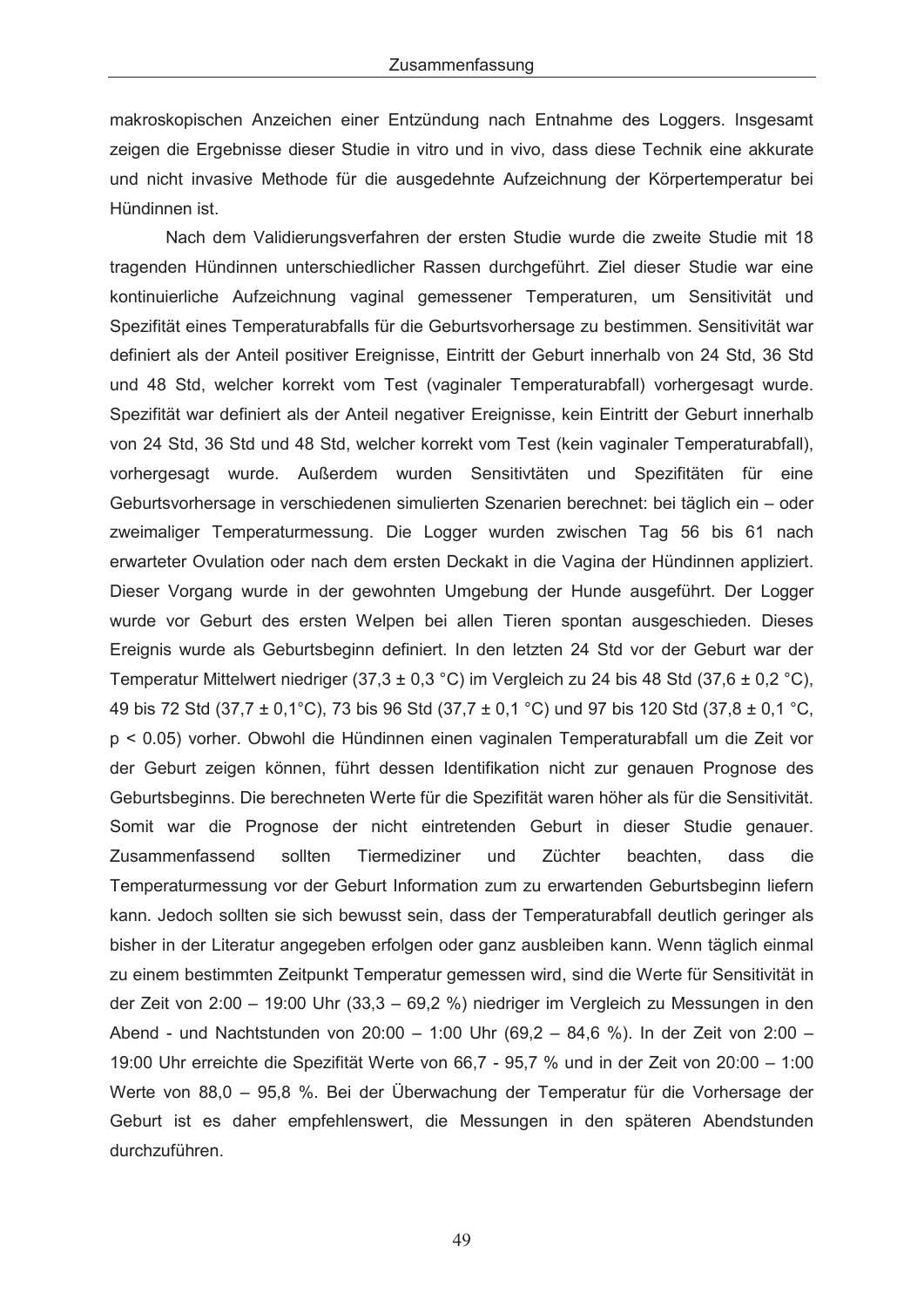## **6 REFERENCES FOR INTRODUCTION AND DISCUSSION**

Arlt, S. and B. Geiser. 2013. Geburtsstörungen beim hund. Kleintiermedizin 13:110-115.

- Concannon, P. W., M. E. Powers, W. Holder, and W. Hansel. 1977. Pregnancy and parturition in the bitch. Biol Reprod 16:517-526.
- Eilts, B. E., A. P. Davidson, G. Hosgood, D. L. Paccamonti, and D. G. Baker. 2005. Factors affecting gestation duration in the bitch. Theriogenology 64:242-251.
- England, G. C. W. 2010. Genital surgery in the bitch and queen. Pages 376-390 in Veterinary reproduction and obstetrics. 9 ed. D. E. Noakes, T. J. Parkinson, and G. C. W. England, ed. Saunders Elsevier, London.
- Goodwin, S. 1998. Comparison of body temperatures of goats, horses, and sheep measured with a tympanic infrared thermometer, an implantable microchip transponder, and a rectal thermometer. Contemp Top Lab Anim Sci 37:51-55.

Johnson, C. A. 2008. Pregnancy management in the bitch. Theriogenology 70:1412-1417.

- Johnston, S., M. Root Kustritz, and P. Olsen. 2001. Canine parturition eutocia and dystocia Pages 105-128 in Canine and feline theriogenology. R. Kersey and D. Le Melledo, ed. Saunders, Philadelphia.
- Kim, Y., A. J. Travis, and V. N. Meyers-Wallen. 2007. Parturition prediction and timing of canine pregnancy. Theriogenology 68:1177-1182.
- Linde-Forsberg, C. 2010. Pregnancy diagnosis, normal pregnancy and parturition in the bitch. Pages 89-97 in Bsava manual of canine and feline reproduction 2ed. G. C. W. England and A. von Heimendahl, ed. British Small Animal Veterinary Association, Gloucester.
- Long, D., R. Mezza, and S. Krakowka. 1978. Signs of impending parturition in the laboratory bitch Lab anim Sci 28:178-181.
- Luvoni, G. C. and M. Beccaglia. 2006. The prediction of parturition date in canine pregnancy. Reprod Domest Anim 41:27-32.
- Michel, E., M. Spörri, and I. M. Reichler. 2011. Prediction of parturition date in the bitch and queen. Reprod Domest Anim 46:926-932.
- Piccione, G., G. Caola, and R. Refinetti. 2005. Daily rhythms of blood pressure, heart rate, and body temperature in fed and fasted male dogs. J Vet Med A Physiol Pathol Clin Med 52:377-381.
- Refinetti, R. and G. Piccione. 2003. Daily rhythmicity of body temperature in the dog. J Vet Med Sci 65:935-937.
- Tsutsui, T. and Y. Murata. 1982. Variations in body temperature in the late stage of pregnancy and parturition in bitches. Jap J Vet Sci [Nihon Juigaku Zasshi] 44:571- 576.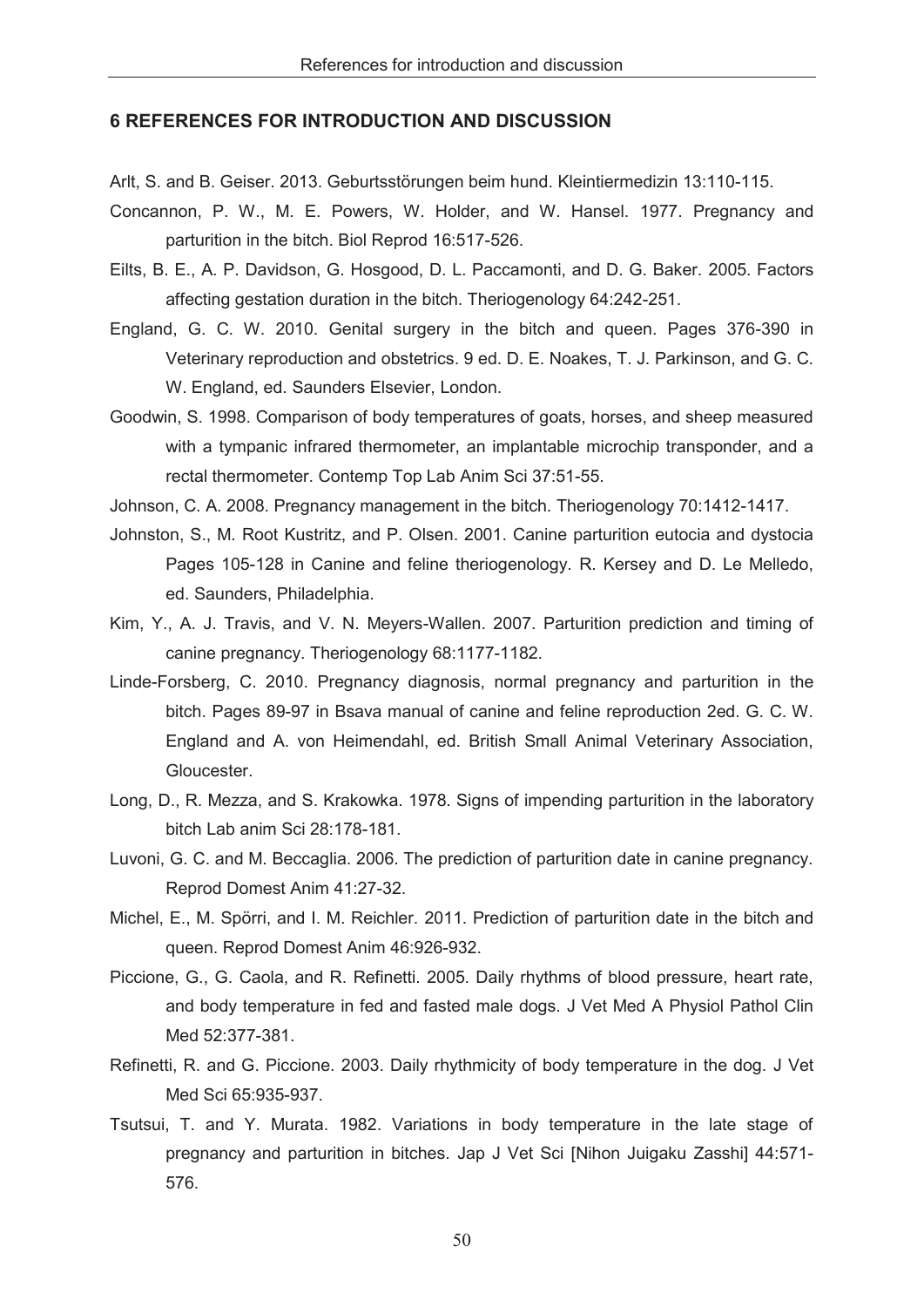- Veronesi, M. C., M. Battocchio, L. Marinelli, M. Faustini, H. Kindahl, and F. Cairoli. 2002. Correlations among body temperature, plasma progesterone, cortisol and prostaglandin f2alpha of the periparturient bitch. J Vet Med A Physiol Pathol Clin Med 49:264-268.
- Verstegen-Onclin, K. and J. Verstegen. 2008. Endocrinology of pregnancy in the dog: A review. Theriogenology 70:291-299.
- Watson, P. F. and A. Petrie. 2010. Method agreement analysis: A review of correct methodology. Theriogenology 73:1167-1179.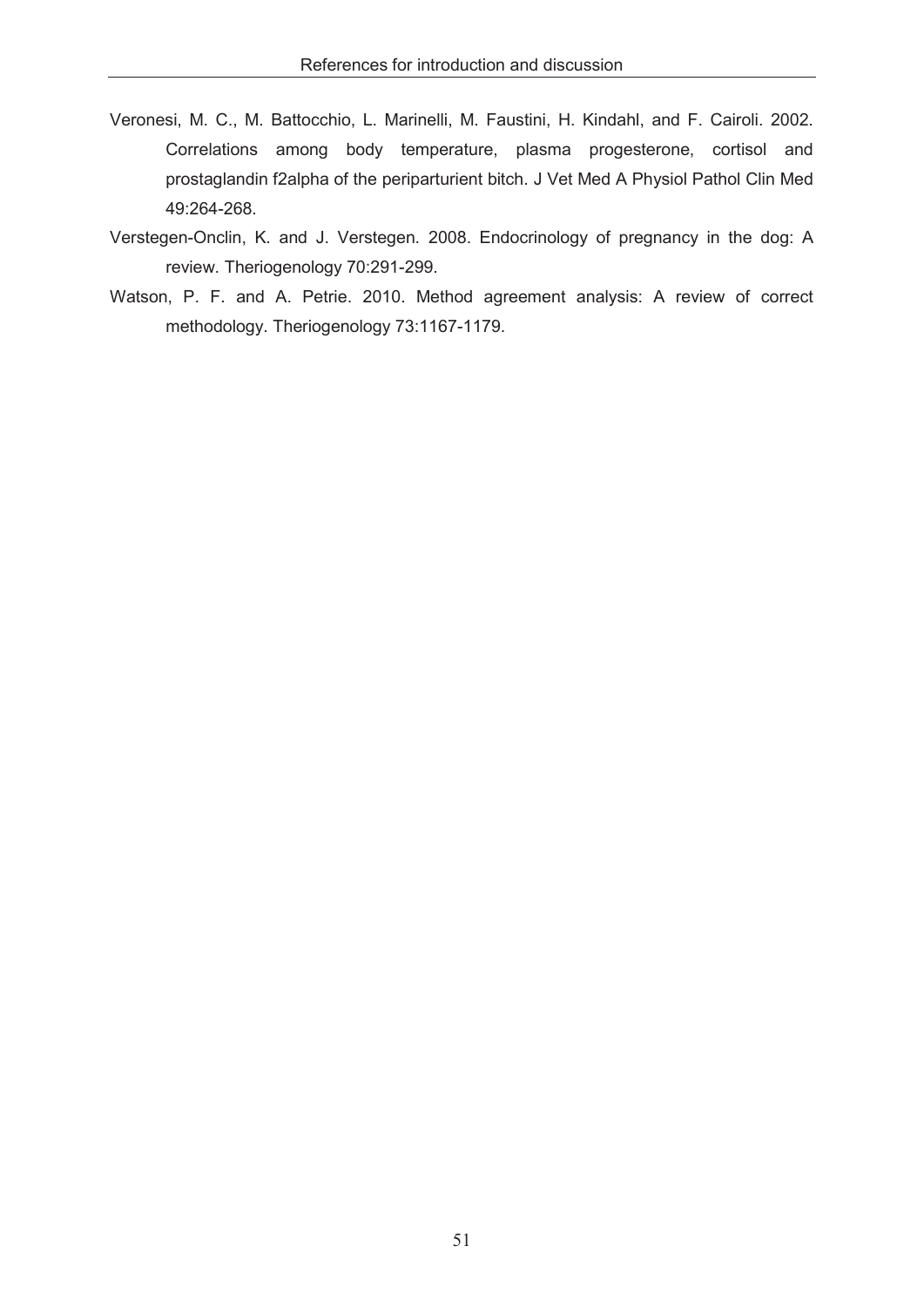## **7 PUBLICATIONS**

Publications in journals (first author):

B. Maeder, S. Arlt, O. Burfeind and W. Heuwieser. (2012): Application of vaginal temperature measurement in bitches. Reprod Domest Anim. 47 Suppl 6, 359-361

B. Geiser, O. Burfeind, W. Heuwieser and S. Arlt. (2014): Prediction of parturition in bitches utilizing continuous vaginal temperature measurement. Reprod Domest Anim. 49, 109-114

Publications in journals (coauthor):

S. Arlt and B. Geiser. (2013): Geburtsstörungen beim Hund. Kleintiermedizin. 13, 110-115

V. Suthar, O. Burfeind, B. Maeder, W. Heuwieser. (2013): Agreement between rectal and vaginal temperature measured with temperature loggers in dairy cows.

J Dairy Res. 80 (2), 240-245

Presentations at conferences (first author):

B. Maeder, S. Arlt, O. Burfeind, W. Heuwieser. (2012): Can continuous vaginal temperature measurement predict parturition in bitches? 7. ISCFR und 15. EVSSAR 2012 Whistler/Kanada – 26.07. - 29.07.2012

B. Geiser. (2012): Physiologie und Diagnostik der Gravidität unter besonderer Berücksichtigung des peripartalen Zeitraums. 58. Jahreskongress DGK-DVG Düsseldorf – 18.10 - 21.10.2012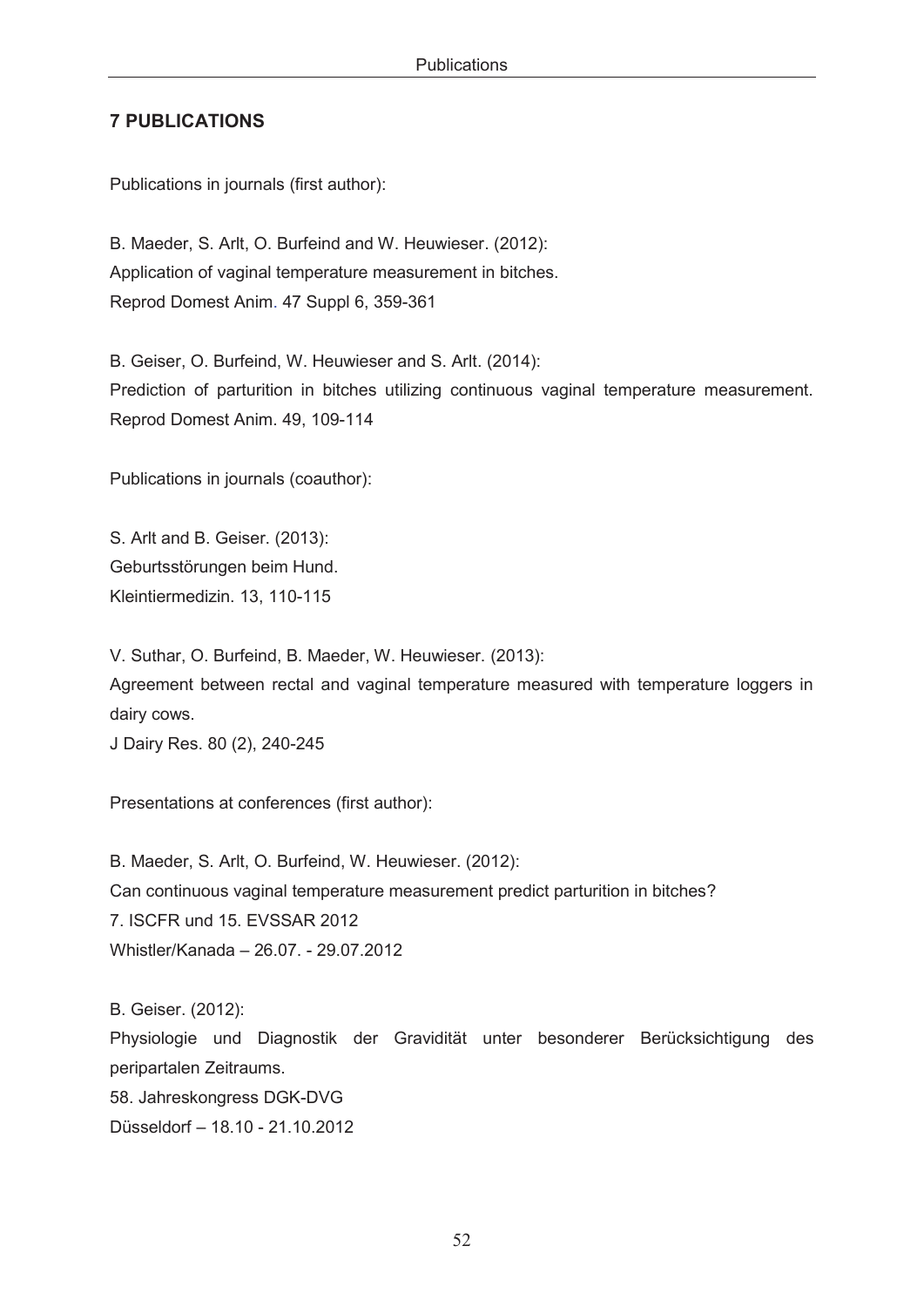B. Geiser. (2012): Neugeborenenerkrankungen 58. Jahreskongress DGK-DVG Düsseldorf – 18.10. - 21.10.2012

Posters at conferences (first author):

B. Geiser, S. Arlt, O. Burfeind, W. Heuwieser. (2013): Continuous vaginal temperature measurement in bitches before parturition. 46th Annual Conference of Physiology and Pathology of Reproduction 38th Joint Conference on Veterinary and Human Reproductive Medicine Gdańsk, 27.02. - 01.03.2013 Reproductive Biology S. 31–32

B. Maeder, S. Arlt, O. Burfeind, W. Heuwieser. (2012): Validation of vaginal temperature measurement in bitches. 45th Annual Conference of Physiology and Pathology of Reproduction 37th Joint Conference on Veterinary and Human Reproductive Medicine Berlin, 29.02. - 02.03.2012 Reprod Domest Anim. 47 (Suppl. 2), S.34–35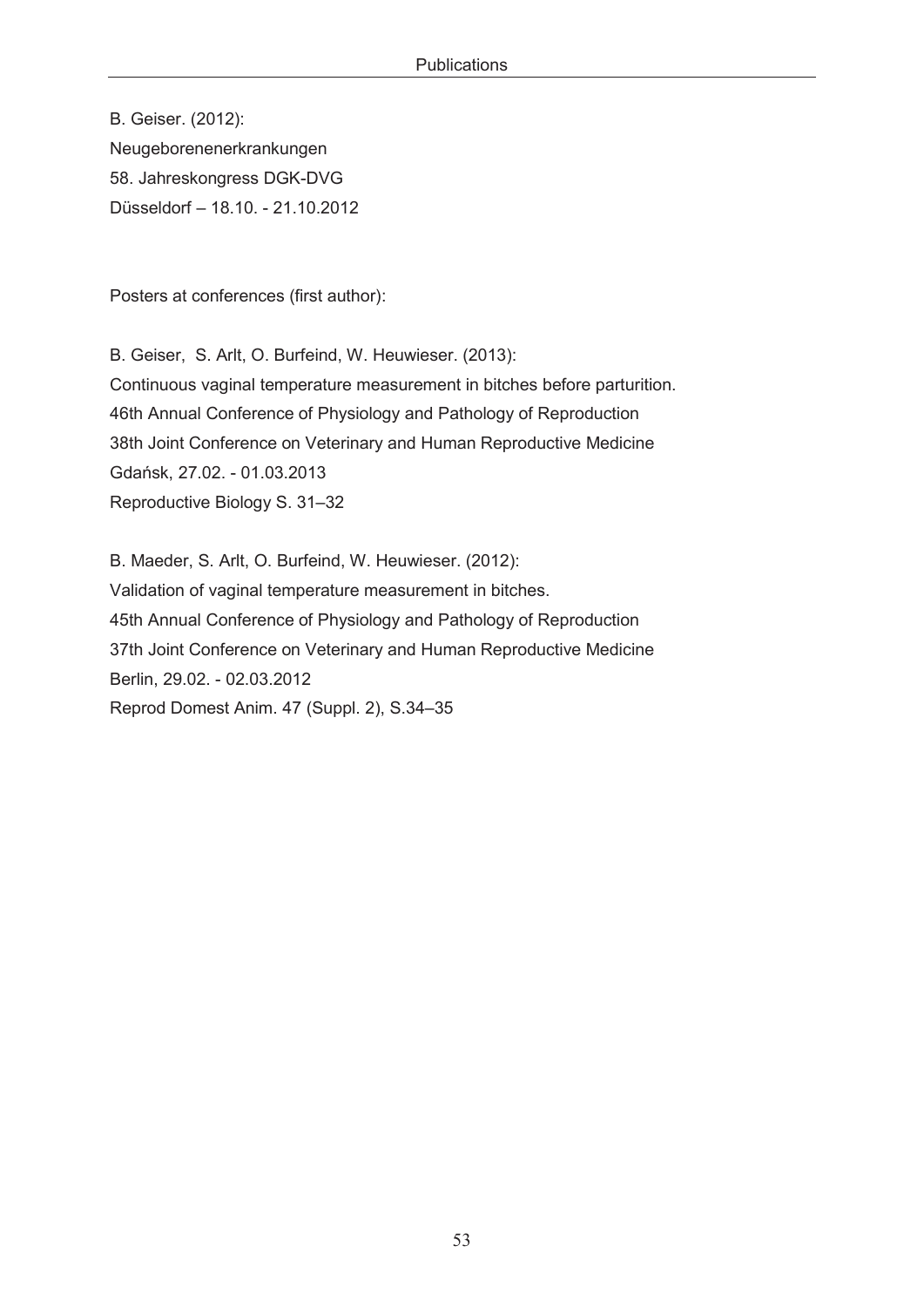## **8 ACKNOWLEDEGMENTS**

Ich bedanke mich bei Herrn Prof. Dr. Heuwieser für die Überlassung des spannenden Themas, die stets freundliche Motivierung und die sehr gute Betreuung.

Mein besonderer Dank gilt meinem Betreuer Sebastian Arlt für seine tolle Hilfe, Unterstützung, Förderung und sein stets offenes Ohr. Es hat mir sehr viel Freude gemacht mit Dir zu arbeiten und von Dir viel lernen zu dürfen.

Ein großes Dankeschön an Onno Burfeind für sein wertvolles statistisches know-how und unermüdlichen Einsatz und Hilfsbereitschaft.

Vielen herzlichen Dank an Maria Grau für Ihre sympathische Mitwirkung als "Hundeflüsterin" bei den Hausbesuchen.

Weiterhin bedanke ich mich bei allen Hundebesitzer/innen und ihren Hündinnen für ihre Mitarbeit und ihren Enthusiasmus an dieser Studie teilzunehmen.

Vielen Dank aller Mitglieder der Tierklinik für Fortpflanzung für ihre Hilfe, Tipps und Ideenreichtum. Es war eine sehr schöne Zeit ein Teil dieses großartigen Teams zu sein!

Außerdem möchte ich meiner Familie danken die stets interessiert und liebevoll Anteil an meiner Doktorarbeit genommen hat.

Als letztes danke ich ganz besonders meinem Mann der mich ermutigt hat und immer an meine Fähigkeiten geglaubt hat.